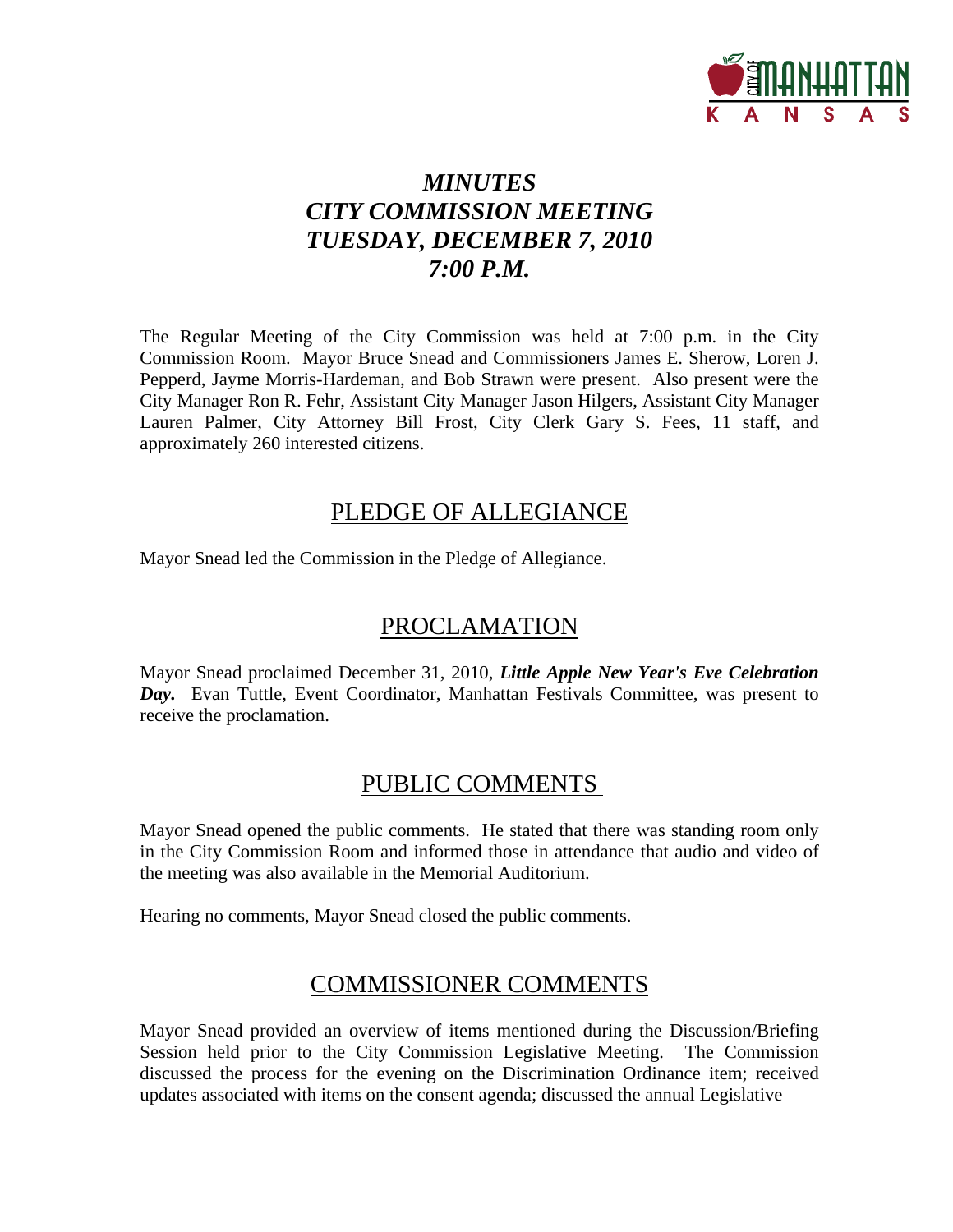# COMMISSIONER COMMENTS *(CONTINUED)*

Breakfast event scheduled for January 6, 2011, at 7:30 a.m. in the City Commission Room; discussed agenda items for the upcoming Joint City/County meeting on Thursday, December 16, 2010; discussed Commissioner meeting schedules; discussed a future work session to discuss possible term limits and the potential establishment of districts; and discussed various meeting and calendar related items.

## CONSENT AGENDA

(\* denotes those items discussed)

#### **MINUTES**

The Commission approved the minutes of the Regular City Commission Meeting held Tuesday, November 16, 2010, and the Special City Commission Meeting held Tuesday, November 30, 2010.

#### **CLAIMS REGISTER NO. 2655**

The Commission approved Claims Register No. 2655 authorizing and approving the payment of claims from November 10, 2010, to November 30, 2010, in the amount of \$5,126,087.31.

### **LICENSES**

The Commission approved a *Tree Maintenance* license for calendar year 2011 for Carnahan Creek Tree Service, Inc., 12415 Carnahan Road, Olsburg; Gudenkauf Tree Service, 102 North Street, Seneca; and Tree Man-MHK, 2104 Fox Meadows; a *Fireworks Display* License for December 31, 2010, for Manhattan Festivals, LLC; a *Cereal Malt Beverages Off-Premises* annual license for Dillons #15, 130 Sarber Lane; Dillons #46, 1000 Westloop Place; Walgreens #12814, 2719 Anderson Avenue; and Walgreens #07060, 325 Bluemont Avenue; and a *Cereal Malt Beverage On-Premise* license for Aggieville Pizza Hut, 1121 Moro Street; Tuttle Creek Pizza Hut, 1005 Hostetler Drive; Westloop Pizza Hut, 2931 Claflin Road; and K-State Student Union, K-State Student Union Recreation.

### **FINAL PLAT – PRAIRIE LAKES ADDITION, UNIT 5**

The Commission accepted the easements and rights-of-way as shown on the Final Plat of Prairie Lakes Addition, Unit 5, located northeast of the intersection of Grainfield Street and Northfield Road, based on conformance with the Manhattan Urban Area Subdivision Regulations.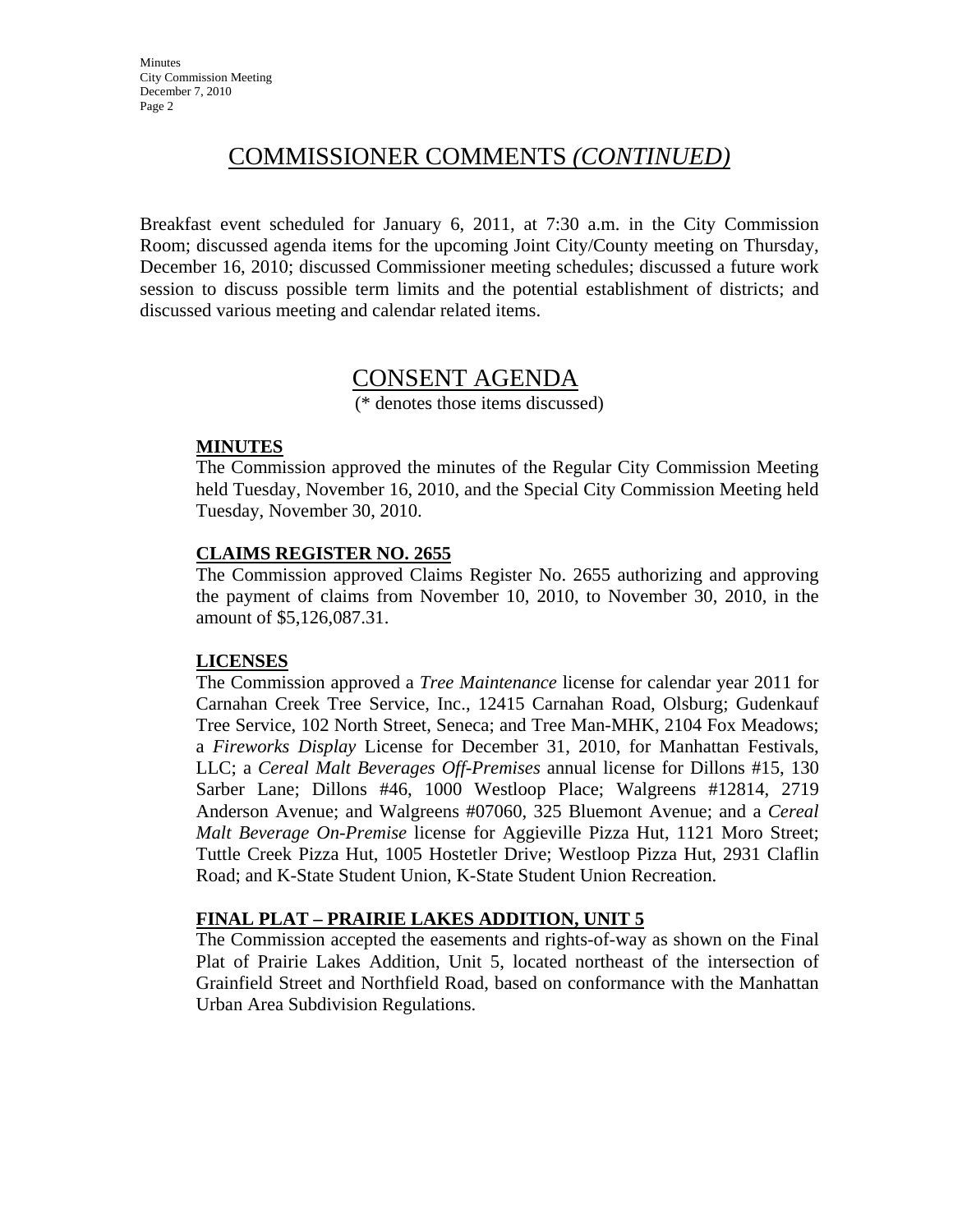#### **ORDINANCE NO. 6867 – REZONE – INDEPENDENCE PLACE**

The Commission overrode the Planning Board and approved Ordinance No. 6867 rezoning the proposed Independence Place PUD, generally located 600 feet east of the intersection of Scenic Drive and Powercat Place, from R-3, Multiple-Family Residential District with AO, Airport Overlay District, to PUD, Residential Planned Unit Development District with AO, Airport Overlay District, based on the findings in the Staff Report *(See Attachment No. 1)* with the nine conditions of approval, as recommended by the Manhattan Urban Area Planning Board, and adding Condition 10 as follows:

10. If removal of an apartment building becomes necessary, that square footage may be distributed to one or more of the other apartment buildings.

### **\* ORDINANCE NO. 6868 – AMEND WATER RATE STRUCTURE AND RATE; ADD KANSAS ONE CALL FEE**

Ron Fehr, City Manager, responded to questions from the Commission on the Kansas One Call fee and utility services provided.

Lauren Palmer, Assistant City Manager, and Dale Houdeshell, Director of Public Works, provided additional information on the Kansas One Call program, number of water utility customers, and provided clarification on the item.

Wynn Butler, 3600 Windsong Court, voiced concerns on the water rate fee associated with the Kansas One Call program and requested that the Commission consider passing the fee on to the actual user or builder, and to not add the fee to the homeowners water bill.

Luther Pennell, 730 Allen Road, representing the Flint Hills Home Builders Association, asked for additional information on the costs associated with water tap fees for materials and labor. He also raised concerns on the fund allocations for the Water Fund.

Ron Fehr, City Manager, responded to questions about material costs, savings realized in purchasing water meters in bulk, and provided additional information on the Water Fund.

Dale Houdeshell, Director of Public Works, provided additional information on the proposed rates and services provided by Kansas One Call.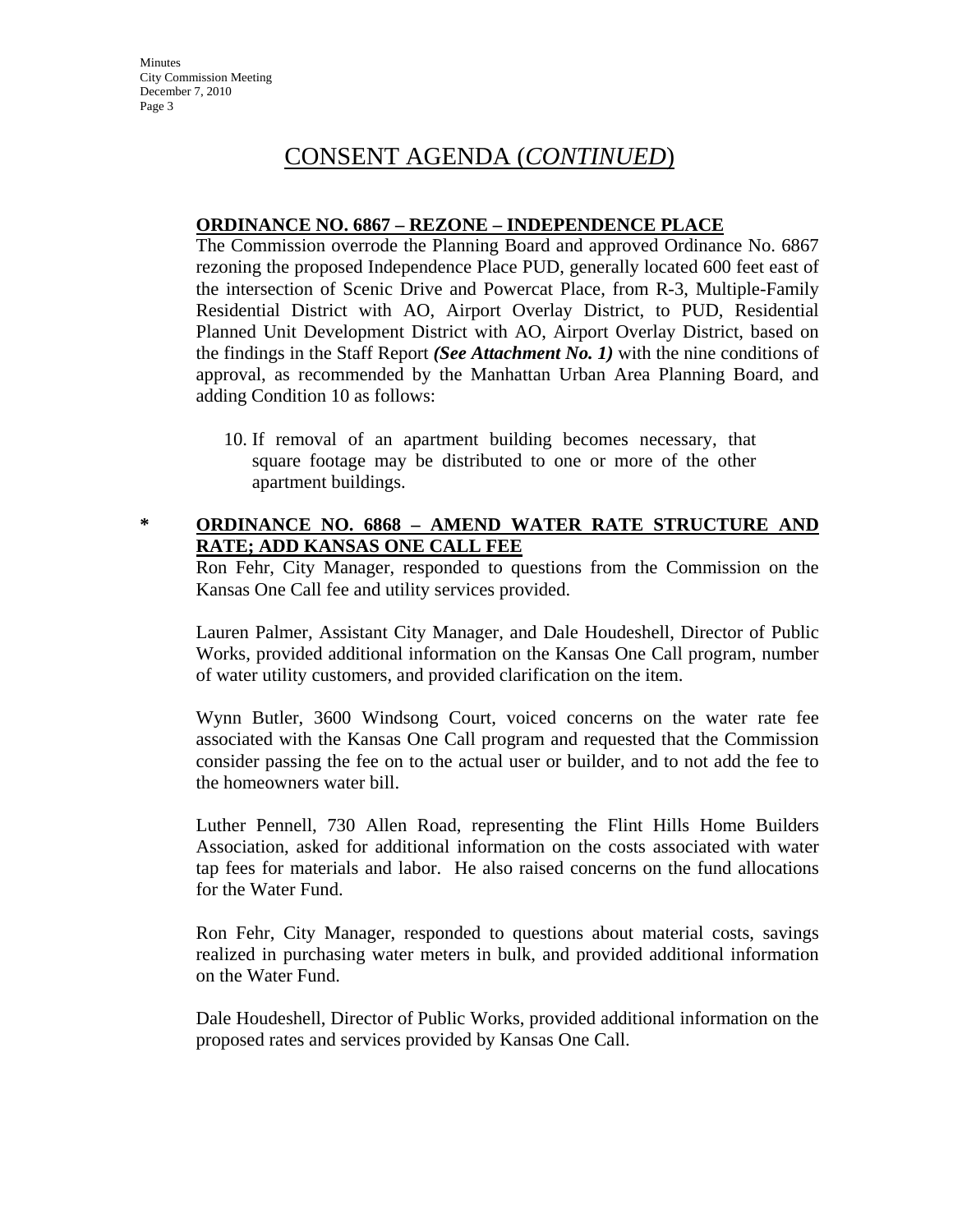### **\* ORDINANCE NO. 6868 – AMEND WATER RATE STRUCTURE AND RATE; ADD KANSAS ONE CALL FEE** *(CONTINUED)*

The Commission approved Ordinance No. 6868 approving the water rate structure modifications and rate increase as recommended by Springsted Incorporated over a five-year period; adding a \$0.75 fee to monthly customer utility bills to cover the additional City operating costs as a result of Kansas One Call state mandated membership; and amending tap fees from \$540.00 to \$732.00, all effective January 1, 2011.

### **ORDINANCE NO. 6869 – ISSUE GENERAL OBLIGATION BONDS – SMITH AND MANFAX RELIEF SANITARYSEWER (SS0901)**

The Commission approved Ordinance No. 6869 authorizing the issuance of General Obligation Bonds to finance the Smith and Manfax Relief Sanitary Sewer (SS0901) project.

### **FIRST READING – NO PARKING – HIGHLAND RIDGE DRIVE**

The Commission approved first reading of an ordinance removing parking along the south side of Highland Ridge Drive for a distance of 1,922 feet west of its northern intersection with Scenic Drive.

## **FIRST READING – NO PARKING – TECUMSEH ROAD**

The Commission approved first reading of an ordinance removing parking along the north side of Tecumseh Road from Charles Little Road west to Wharton Manor Road.

**\* FIRST READING – 2011 SALARY ORDINANCE**

Ron Fehr, City Manager, and Jason Hilgers, Assistant City Manager, provided information on the item and responded to questions from the Commission.

The Commission approved first reading of the 2011 Salary Ordinance to establish a range of salaries for City employees.

### **\* CHANGE ORDER NO. 1 – WATER TREATMENT PLANT AND WELLFIELD IMPROVEMENT (WA0611)**

Ron Fehr, City Manager, provided additional information on the item and responded to questions from the Commission.

The Commission approved Change Order No. 1 for the Water Treatment Plant and Wellfield Improvement Project (WA0611) resulting in a net increase in the amount of \$289,266.00 (+1.8%) to the contract with Grimm Construction, Inc., of Gardner, Kansas.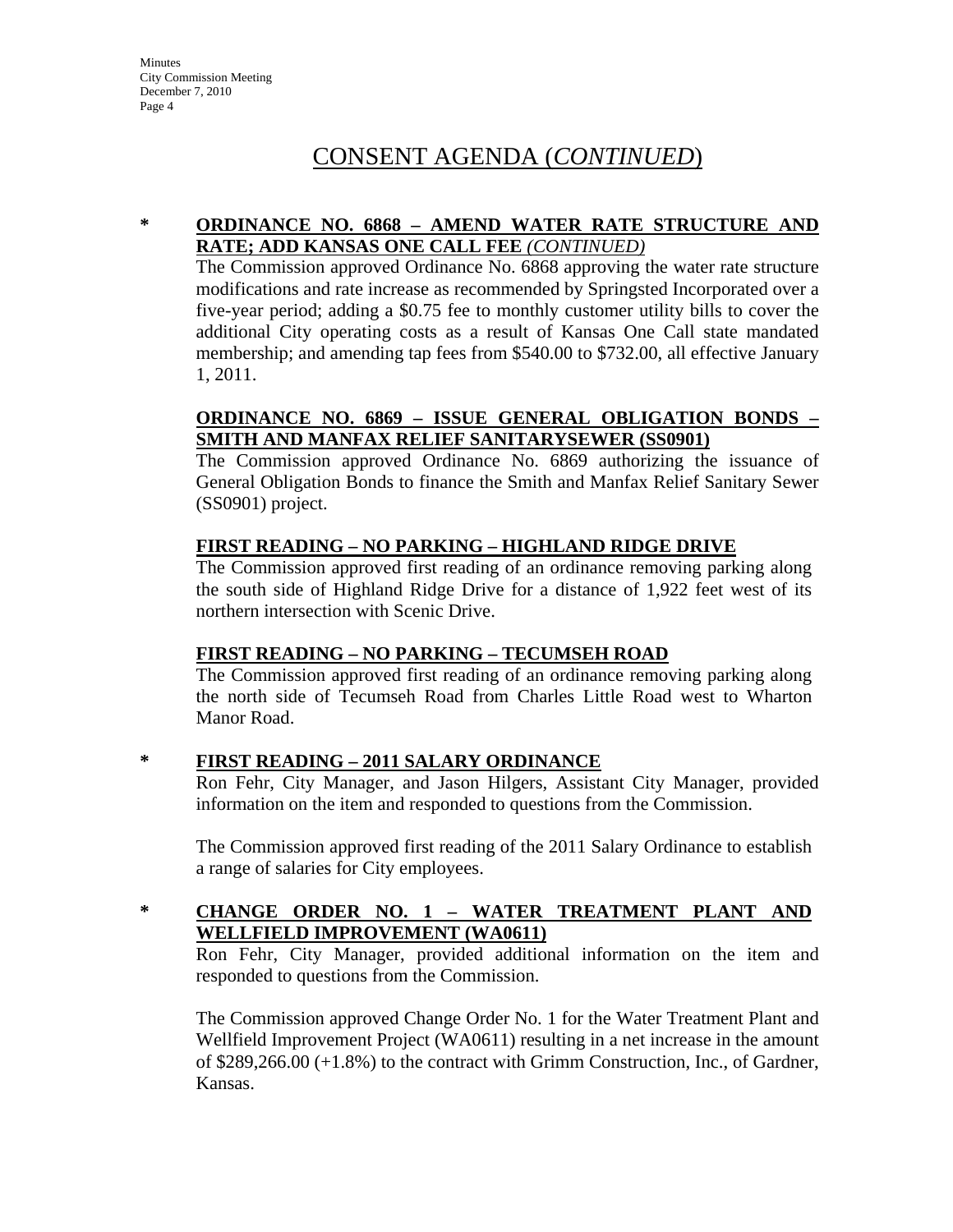## **CHANGE ORDER NO. 7 – 4TH STREET, PIERRE STREET TO FORT RILEY BOULEVARD (ST0813)**

The Commission approved Change Order No. 7 to the  $4<sup>th</sup>$  Street, Pierre Street to Fort Riley Boulevard Downtown Redevelopment Project (ST0813), resulting in a net increase in the amount of \$31,884.95 to the contract with Pavers, Inc., of Salina, Kansas.

### **AUTHORIZE PAYMENT – ADDITIONAL SOUTH END DEMOLITION**

The Commission authorized payment in the amount of \$31,774.88 to Killian Construction for the additional site preparation and demolition services associated with the South End Redevelopment.

### **\* CHANGE ORDER NO. 1 – CICO (CP0902) AND NORTHVIEW (CP0903) POOLS IMPROVEMENT**

Curt Loupe, Director of Parks and Recreation, responded to questions from the Commission and provided an update on the item.

The Commission approved Change Order No. 1 for the CiCo (CP0902) and Northview (CP0903) Pools Improvement Project resulting in a net increase in the amount of \$230,742.00 (+4.98%) to the contract with Vanum Construction Co., Inc., of Kansas City, Kansas.

## **\* AMENDMENT – ENGINEERING SERVICES - CICO (CP0902) AND NORTHVIEW (CP0903) POOLS IMPROVEMENT**

Curt Loupe, Director of Parks and Recreation, responded to questions from the Commission and provided an update on the item.

The Commission approved and authorized the Mayor to execute an amendment in the amount of \$1,110.00 with Water's Edge Aquatic Design, of Lenexa, Kansas, for additional engineering costs for the shut-off controls for the pumps for CiCo and Northview Pools Improvement Project.

**\* AUTHORIZATION FOR FURNITURE, FIXTURES, AND EQUIPMENT - CICO (CP0902) AND NORTHVIEW (CP0903) POOLS IMPROVEMENT**

Curt Loupe, Director of Parks and Recreation, responded to questions from the Commission and provided an update on the item.

The Commission authorized \$138,400.00 for owner furnished items for the CiCo (CP0902) and Northview (CP0903) Pools.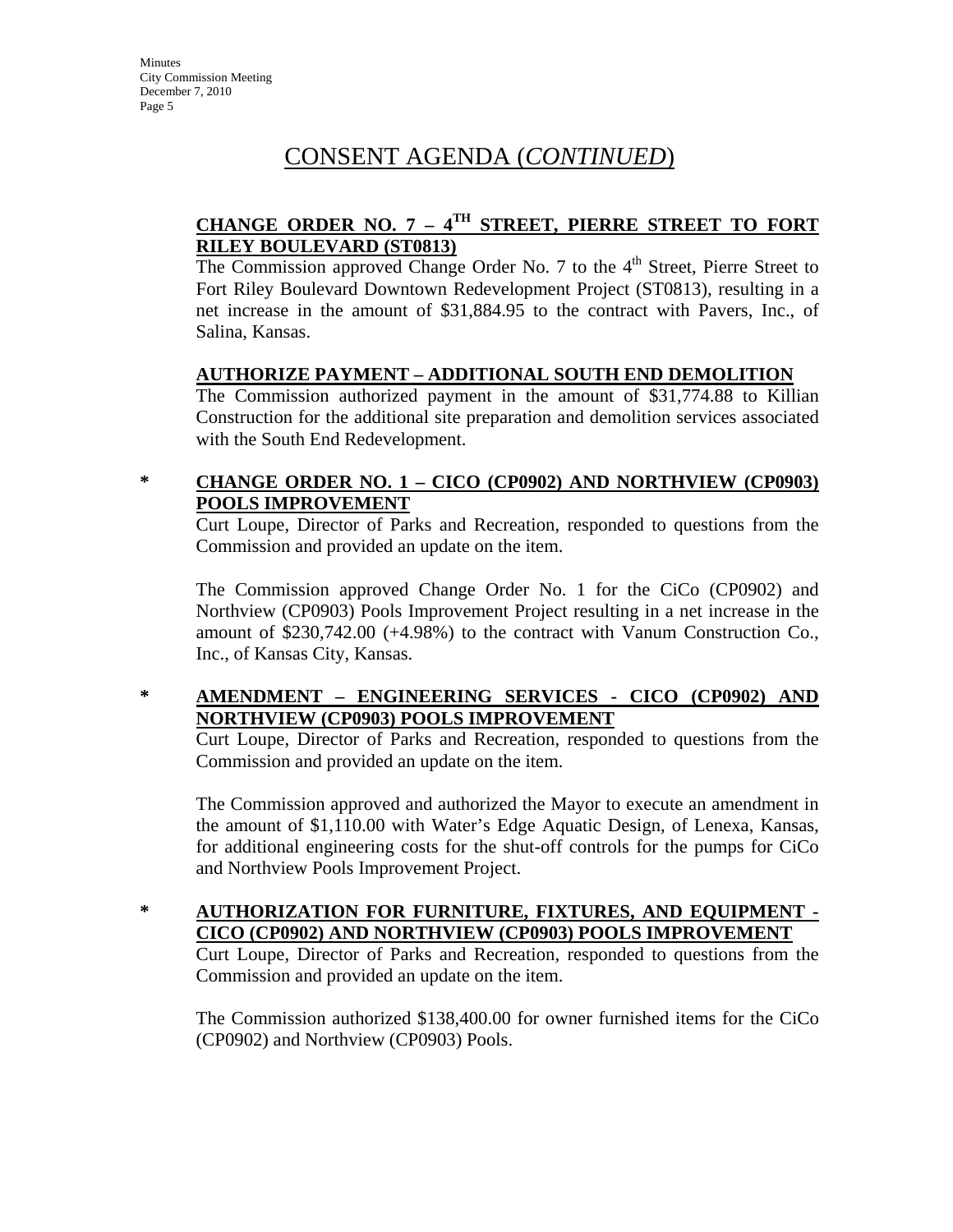### **CONTRACT AMENDMENT NO. 1 – ENGINEERING SERVICES – MCCALL ROAD IMPROVEMENTS (ST0821)**

The Commission authorized the Mayor and City Clerk to execute Contract Amendment No. 5 in the amount of \$13,356.00 with Alfred Bensech and Company, of Manhattan, Kansas, for the design of the Bike/Hike Trail along US-24 to the Linear Park Trail from McCall Road.

### **DEVELOPMENT AGREEMENT – STONE TRACT NO. 1 ADDITION – WATER MAIN IMPROVEMENTS (WA1023)**

The Commission authorized City Administration to finalize and the City Manager to execute the Development Agreement with G. Rex Stone Trust and Shirley Stone Trust for water main improvements (WA1023) in the Stone Tract No. 1 Addition.

### **AGREEMENT – ENGINEERING SERVICES – WILDCAT CREEK ROAD WATER MAIN (WA1012)**

The Commission authorized the Mayor and City Clerk to execute an agreement in the amount of \$13,485.00 with SMH Consultants, of Manhattan, Kansas, for the final plans for a 12-inch water main along Wildcat Creek Road from the Manhattan Corporate Technology Park to just south of the Kansas Veteran's Cemetery to be bid and constructed with Riley County's Wildcat Road Project.

### **AWARD CONTRACT – DICKENS AVENUE – STORM WATER IMPROVEMENTS (SM1008)**

The Commission accepted the Engineer's Estimate in the amount of \$131,315.00 and awarded a construction contract to Dondlinger and Sons Construction Co., Inc., in the amount of \$138,514.00 for Dickens Avenue Storm Water Improvements (SM1008).

### **PURCHASE – SPRAY INJECTION PATCH MACHINE – STREET DEPARTMENT**

The Commission authorized the purchase of a spray injection patch machine (Unit #196) for the repair of damaged pavement (potholes) from Paving Maintenance Supply, Inc., of Wichita, Kansas, all in accordance with the 2011 Capital Improvements Program (ST024P) for a total cost of \$55,923.00 and authorized the Mayor and City Clerk to execute the lease purchase agreement for a Spray Injection Patch Machine.

### **\* PURCHASE – MID-SIZED FOUR-DOOR SEDANS – RENTAL INSPECTION PROGRAM**

Ron Fehr, City Manager, responded to questions from the Commission.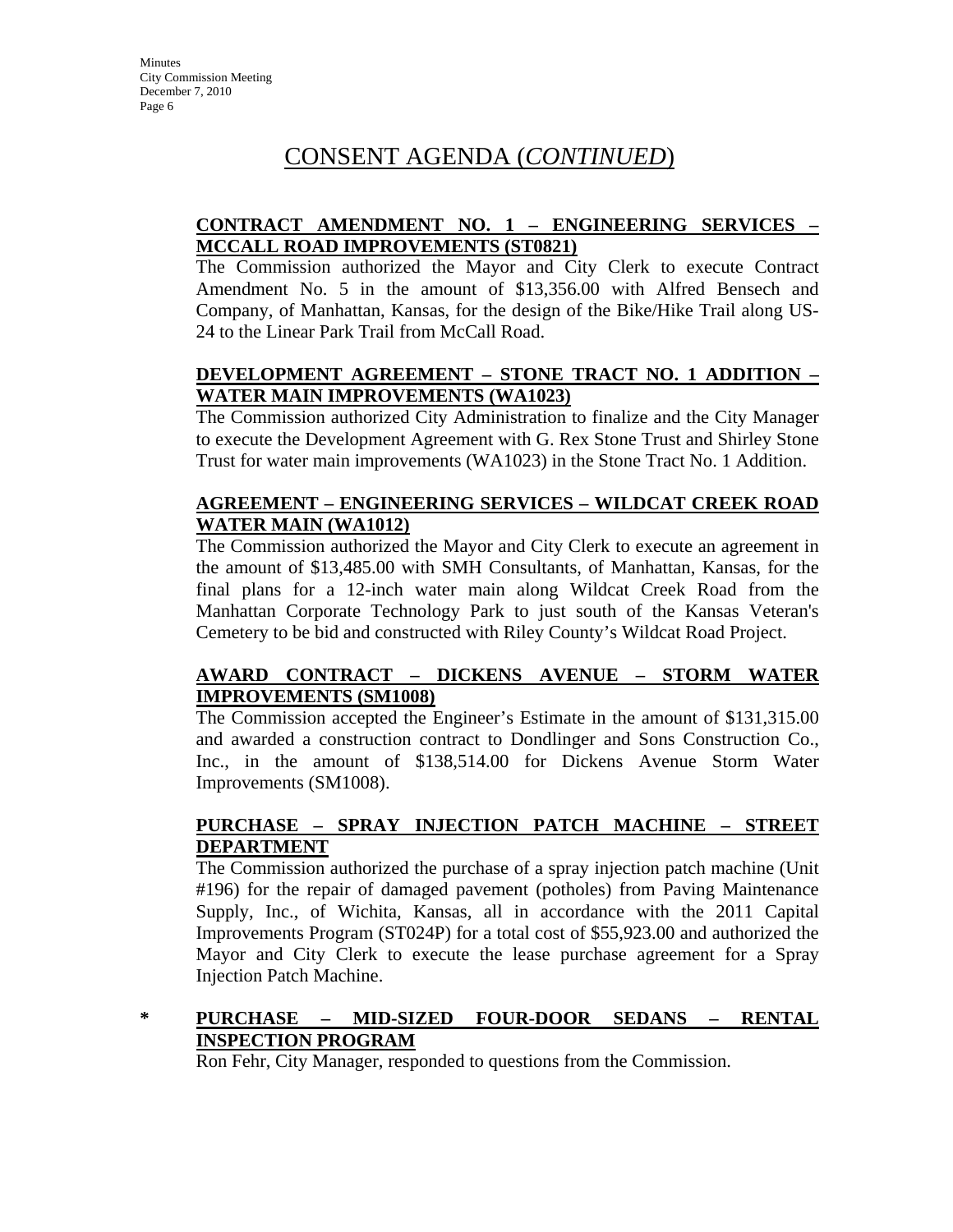### **\* PURCHASE – MID-SIZED FOUR-DOOR SEDANS – RENTAL INSPECTION PROGRAM** *(CONTINUED)*

The Commission authorized the purchase of two (2) 2011 mid-sized four-door sedans (Unit # 199  $& 4200$ ) in the amount of \$28,332.00 for the Rental Inspection Program utilizing State vehicle bids, all in accordance with the 2010 Capital Improvements Program (FR026P).

### **PURCHASE – ONE-TON TRUCK – WATER TREATMENT PLANT**

The Commission authorized the purchase of a one-ton truck (Unit #198) with bed from Shawnee Mission Ford, of Shawnee, Kansas, all in accordance with the 2011 Capital Improvements Program (WW046E) for a total cost of \$29,741.00.

### **AGREEMENT – PROFESSIONAL SERVICES – UPDATE** *ENERGY EMERGENCY RESPONSE PLAN*

The Commission authorized the Mayor and City Clerk to execute an agreement with Witt Associates, of Washington, DC, to update the City's *Energy Emergency Response Plan.*

### **AGREEMENT – ARCHITECTURAL SERVICES – MANHATTAN DAY CARE AND LEARNING CENTER**

The Commission authorized the Mayor and City Clerk to execute an agreement with Anderson Knight Architects, P.A., of Manhattan, Kansas, and Manhattan Day Care and Learning Centers, Inc., for professional design services up to a maximum amount of \$245,000.00 as provided for with federal grant funds.

### **AMENDMENT NO. 1 – MANHATTAN DAY CARE AND LEARNING CENTER**

The Commission authorized the Mayor and City Clerk to execute an Amendment No. 1 to the April 20, 2010, agreement with Manhattan Day Care and Learning Centers, Inc., for the Manhattan Day Care and Learning Centers Project.

### **2011 CONTRACT – AGGIEVILLE BUSINESS IMPROVEMENT DISTRICT**

The Commission authorized the Mayor and City Clerk to execute the 2011 Aggieville Business Improvement District contract.

### **2011 CONTRACT – DOWNTOWN BUSINESS IMPROVEMENT DISTRICT**

The Commission authorized the Mayor and City Clerk to execute the 2011 Downtown Business Improvement District contract.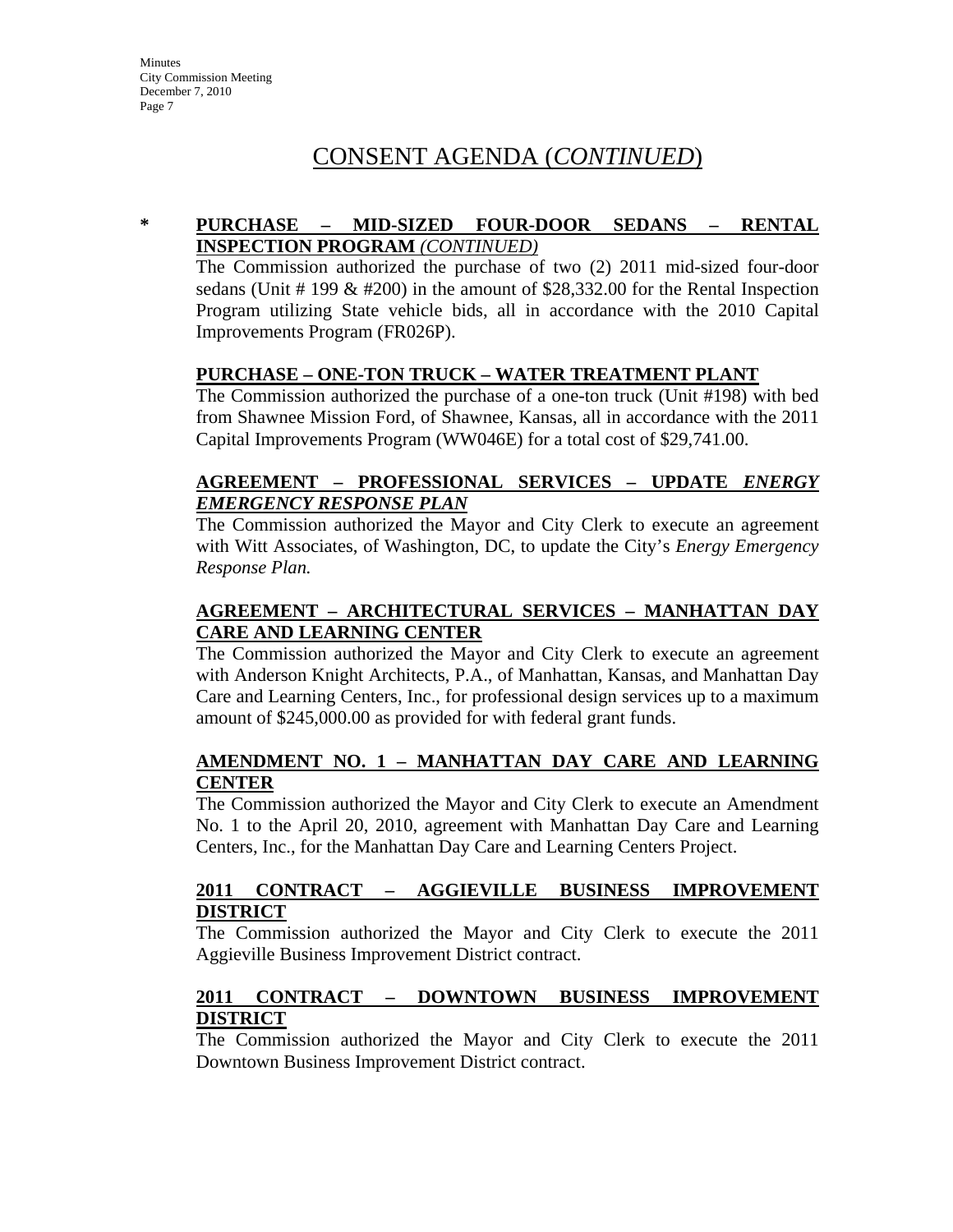**Minutes** City Commission Meeting December 7, 2010 Page 8

# CONSENT AGENDA (*CONTINUED*)

### **2011 CONTRACT – FLINT HILLS AREA TRANSPORTATION AGENCY**

The Commission approved contracts as budgeted in the 2011 City Budget and authorized the Mayor and City Clerk to execute said contract with Flint Hills Area Transportation Agency.

#### **2011 CONTRACT – CRIME STOPPERS**

The Commission approved contracts as budgeted in the 2011 City Budget and authorized the Mayor and City Clerk to execute said contract with Crime Stoppers*.*

#### **2011 CONTRACT – MANHATTAN CENTER FOR THE ARTS**

The Commission approved contracts as budgeted in the 2011 City Budget and authorized the Mayor and City Clerk to execute said contract with Manhattan Center for the Arts.

#### **2011 CONTRACT – WOLF HOUSE MUSEUM**

The Commission approved contracts as budgeted in the 2011 City Budget and authorized the Mayor and City Clerk to execute said contract with Wolf House Museum.

#### **2011 CONTRACT – DOWNTOWN MANHATTAN, INC.**

The Commission approved contracts as budgeted in the 2011 City Budget and authorized the Mayor and City Clerk to execute said contract with Downtown Manhattan, Inc*.*

### **\* 2011 CONTRACTS – SOCIAL SERVICES ADVISORY BOARD AGENCIES**

Commissioner Morris-Hardeman stated that she would be abstaining on the contract with Sunflower CASA, due to her employment with that agency.

The Commission approved contracts as budgeted in the 2011 City Budget and authorized the Mayor and City Clerk to execute said contracts with Social Services Advisory Board agencies *(See Attachment No. 2).*

### **\* 2011 CONTRACTS – SPECIAL ALCOHOL FUNDS AGENCIES**

Commissioner Morris-Hardeman stated that she would be abstaining on the contract with Sunflower CASA, due to her employment with that agency.

The Commission approved contracts as budgeted in the 2011 City Budget and authorized the Mayor and City Clerk to execute said contracts with Special Alcohol Funds Advisory Committee agencies *(See Attachment No. 3)*.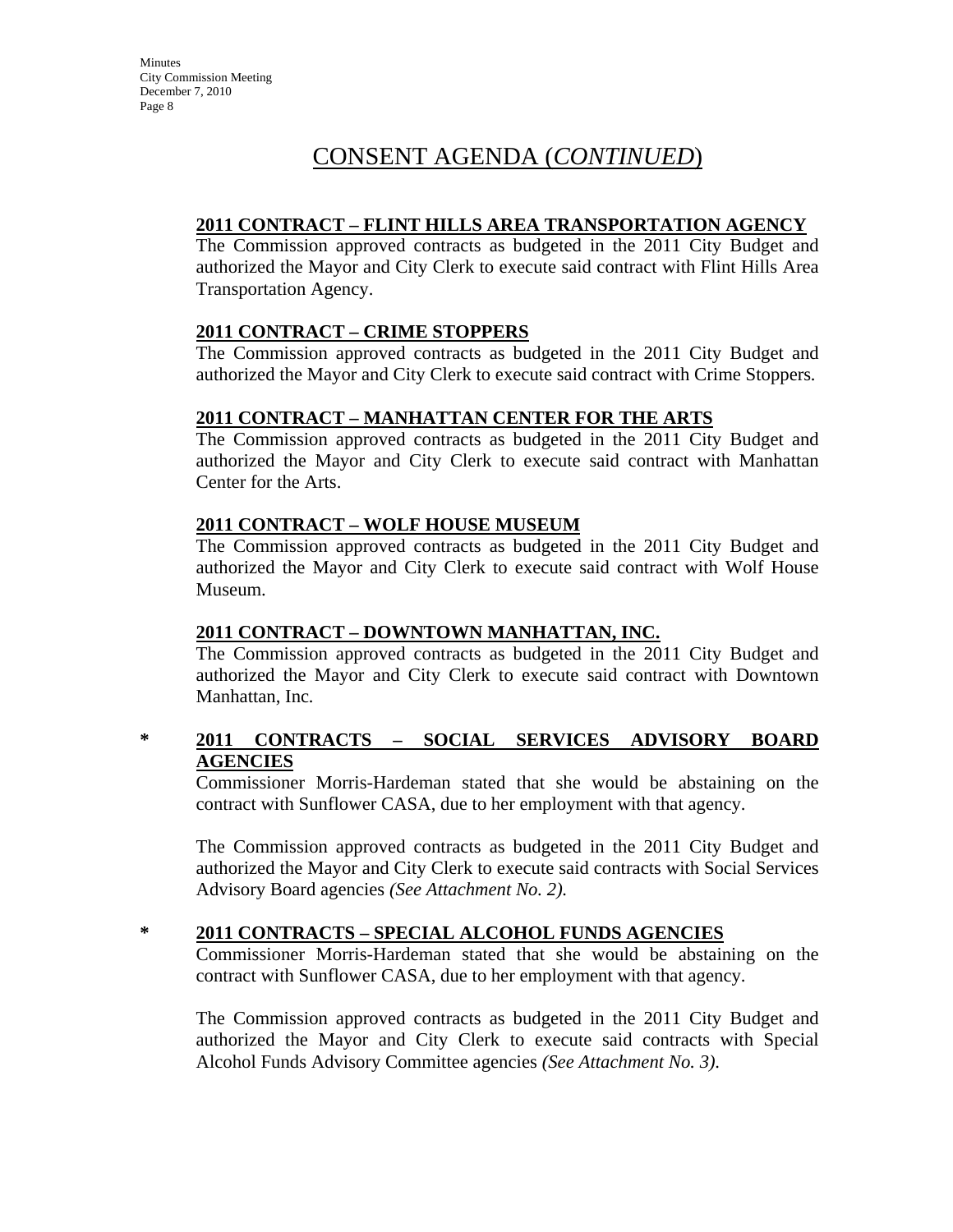### **AGREEMENT – WORKERS COMPENSATION EXCESS INSURANCE**

The Commission approved and authorized the Mayor to execute an agreement in the amount of \$31,259.00 per year with Thomas McGee, of Kansas City, Missouri, for Excess Insurance coverage with Safety National Casualty Corporation, Inc., of St. Louis, Missouri, from January 1, 2011, through December 31, 2012.

### **LEASE AGREEMENT – FEDERAL AVIATION ADMINISTRATION**

The Commission authorized City Administration to finalize and the Mayor and City Clerk to execute a lease agreement **(**Lease No: DTFACN-11 - L - 00082) with the Federal Aviation Administration for equipment space at Manhattan Regional Airport.

#### **GRANT AGREEMENT - SMALL COMMUNITY AIR SERVICE DEVELOPMENT PROGRAM**

The Commission authorized the Mayor and City Clerk to execute a grant agreement in the amount of \$300,000.00 with the U.S. Department of Transportation under the Small Community Air Service Development Program.

### **BOARD APPOINTMENTS**

The Commission approved appointments by Mayor Snead to various boards and committees of the City.

### *Board of Zoning Appeals*

Re-appointment of Joseph Aistrup, 3916 Snowy Reach, to a three-year term. Mr. Aistrup's term will begin January 01, 2011, and will expire December 31, 2013.

Re-appointment of Harry Hardy, 3461 Treesmill Drive, to a three-year term. Mr. Hardy's term will begin January 01, 2011, and will expire December 31, 2013.

### *Cemetery Board*

Re-appointment of Eric Londeen, 1616 Poyntz Avenue, to a three-year term. Mr. Londeen's term will begin January 1, 2011, and will expire December 31, 2013.

Re-appointment of Deborah Saroff, 1906 Leavenworth, to a three-year term. Ms. Saroff's term will begin January 1, 2011, and will expire December 31, 2013.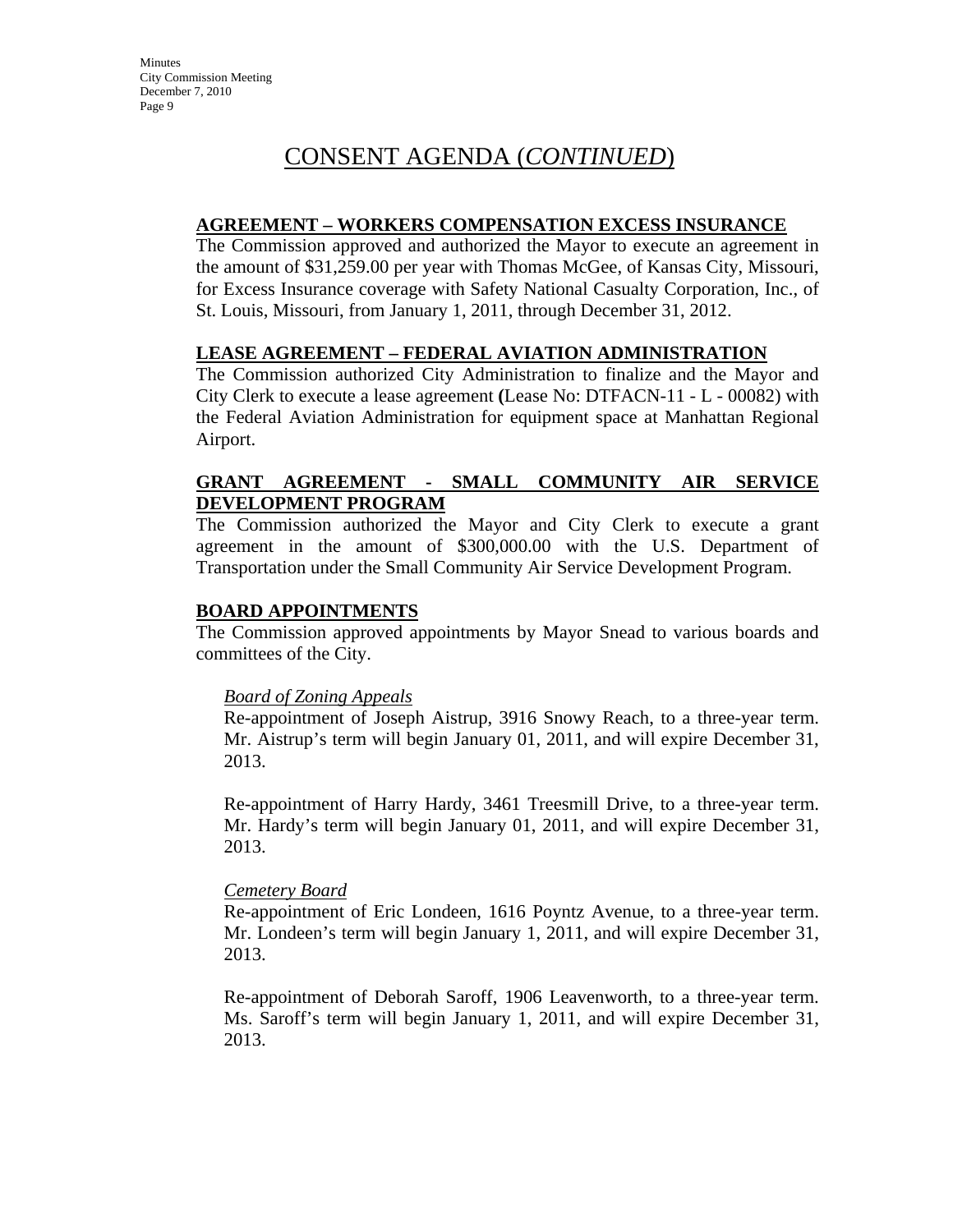#### **BOARD APPOINTMENTS** *(CONTINUED)*

## *Douglass Center Advisory Board*

Re-appointment of Taj Keeler, 1732 Vaughn Drive, to a two-year At-Large term. Mr. Keeler's term begins immediately and will expire October 2, 2012.

#### *Downtown Business Improvement District Advisory Board*

Re-appointment of Carolyn Arand, 221 N.  $4<sup>th</sup>$  St., Suite B, to a two-year term. Ms. Arand's term will begin January 1, 2011, and will expire December 31, 2012.

Re-appointment of Charlie Busch,  $5480$  West  $63<sup>rd</sup>$  Avenue P.O. Box 1088, to a two-year term. Mr. Busch's term will begin January 1, 2011, and will expire December 31, 2012.

Re-appointment of Brad Streeter, 100 Manhattan Town Center, to a two-year term. Mr. Streeter's term will begin January 1, 2011, and will expire December 31, 2012.

Re-appointment of Mike Thomason, 1415 Beechwood Terrace, to a two-year term. Mr. Thomason's term will begin January 1, 2011, and will expire December 31, 2012.

Re-appointment of Kurstin Harris, 601 Fremont Street, to a two-year term. Ms. Harris' term will begin January 1, 2011, and will expire December 31, 2012.

After discussion, Commissioner Sherow moved to approve the consent agenda, as read. Commissioner Morris-Hardeman seconded the motion. On a roll call vote, motion carried 5-0, with the exception of Item F, ORDINANCE NO. 6868 – AMEND WATER RATE STRUCTURE AND RATE; ADD KANSAS ONE CALL FEE, which carried 4-1, with Commissioner Pepperd voting against the item; with the exception of Item J, FIRST READING – 2011 SALARY ORDINANCE, which carried 3-2, with Commissioners Pepperd and Strawn voting against the item; and with Commissioner Morris-Hardeman abstaining from funding action on Item Y for Social Services Advisory Board Funds and Special Alcohol Funds for Sunflower CASA, due to her employment with that agency

# GENERAL AGENDA

### **2010 CHAMBER OF COMMERCE YEAR-END REPORT; 2011 CONTRACTS**

Lauren Palmer, Assistant City Manager, introduced the item and responded to questions from the Commission.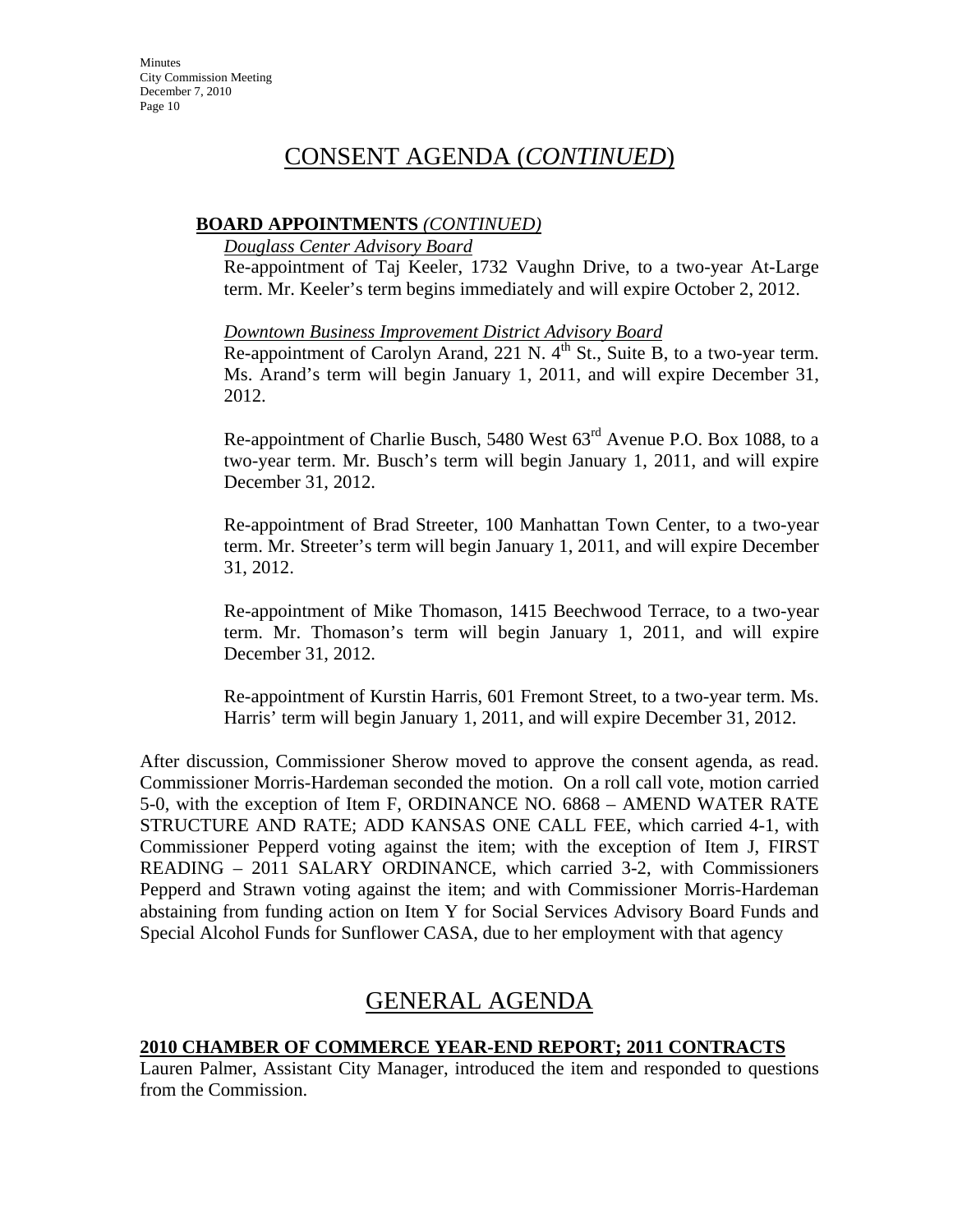### **2010 CHAMBER OF COMMERCE YEAR-END REPORT; 2011 CONTRACTS** *(CONTINUED)*

Lyle Butler, President, Manhattan Area Chamber of Commerce, presented information on marketing plans for 2011; hotel occupancy rate data for 2010; economic development initiatives, including K-State Business and employment growth in Manhattan and Riley County; new building permit values through October 2010; Manhattan retail sales; vehicle registrations in Riley County; recent Manhattan accolades; and provided an update on the Manhattan 24/7 campaign plans.

Karen Hibbard, Director, Manhattan Convention and Visitors Bureau, provided an update on the ongoing evaluation process for potential sites being evaluated and a timeline for the proposed welcome center. She then responded to questions from the Commission.

Lyle Butler, President, Manhattan Area Chamber of Commerce, responded to questions from the Commission regarding their bid and request for proposal process.

Ron Fehr, City Manager, and Lauren Palmer, Assistant City Manager, provided additional information on the City's threshold and bidding policy for items that go out to bid and for different services for the City.

Lyle Butler, President, Manhattan Area Chamber of Commerce, informed the Commission that the Chamber has hired a consultant to help identify economic conditions in the community. He responded to questions from the Commission on the 24/7 campaign investment and return, and discussed issues and factors related to economic development activities and initiatives.

After discussion, Commissioner Strawn moved to authorize the Mayor and City Clerk to execute the 24-7 Marketing, Industrial Promotion, Tourism and Convention, Fort Riley Promotion, and Visitors Center contracts for 2011 with the Manhattan Area Chamber of Commerce. Commissioner Pepperd seconded the motion. On a roll call vote, motion carried 5-0.

#### **FIRST READING – MODIFY DISCRIMINATION ORDINANCE TO INCLUDE SEXUAL ORIENTATION AND GENDER IDENTITY TO THE PROTECTED CLASS LIST**

Mayor Snead provided an overview on the process for the item and ground rules to accommodate public comment.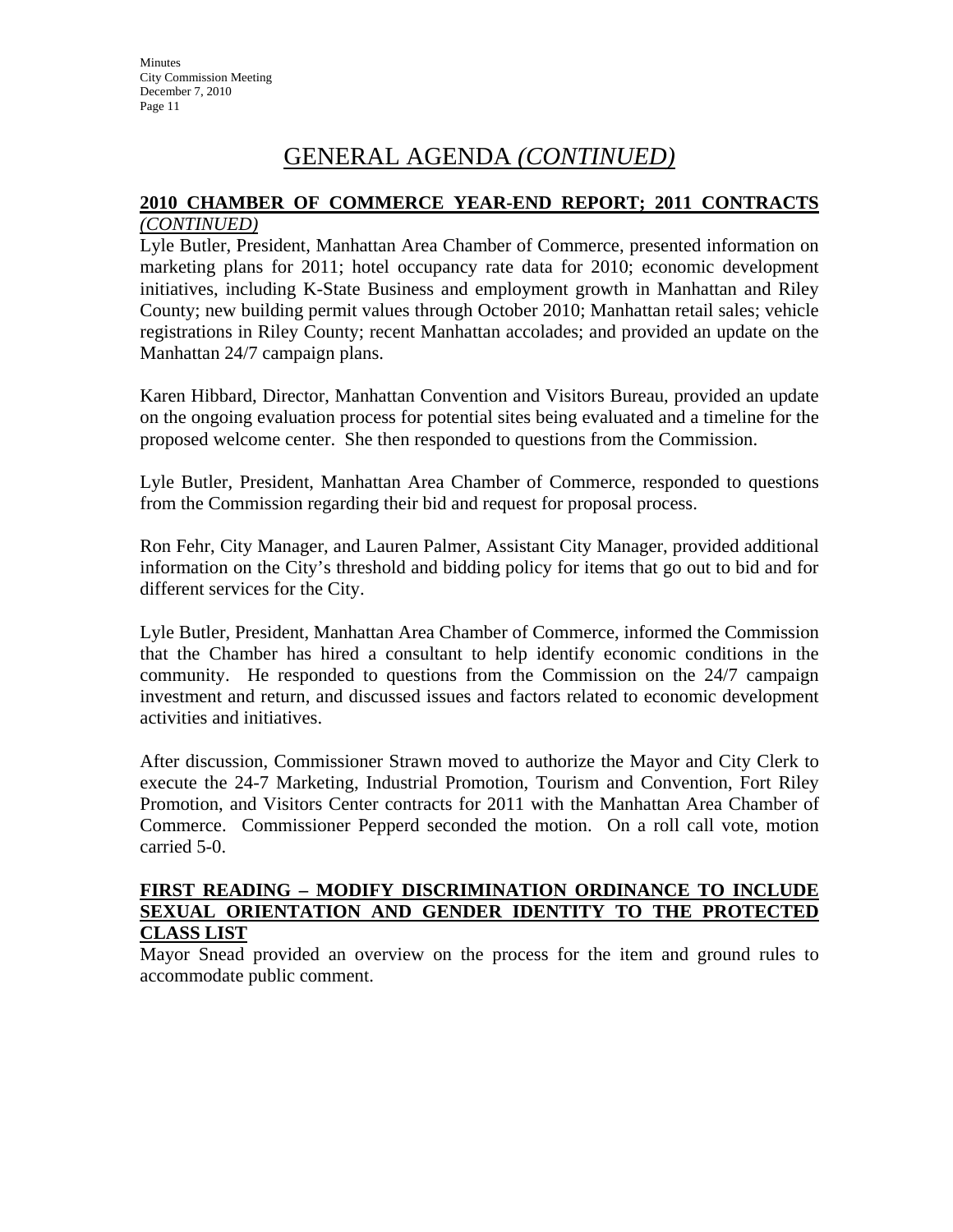#### **FIRST READING – MODIFY DISCRIMINATION ORDINANCE TO INCLUDE SEXUAL ORIENTATION AND GENDER IDENTITY TO THE PROTECTED CLASS LIST** *(CONTINUED)*

Jason Hilgers, Assistant City Manager, introduced the item and provided background information and history on the proposed discrimination ordinance. He also provided background information on the direction provided by the City Commission and meetings held and recommendation provided by the Human Rights and Services Board that the City Commission include sexual orientation and gender identity in the draft discrimination ordinance.

Katie Jackson, Assistant City Attorney, presented an overview on modifying the discrimination ordinance to include sexual orientation and gender identity to the protected class list. She then presented information on discrimination for employment, housing, and public accommodations; information regarding under what circumstances an employer can be held liable for employment discrimination, except for employers that are religious organizations; information when a religious organization can be liable for housing discrimination; a proposed process flowchart; and substantive changes in the draft ordinance requiring input from the City Commission.

Bill Frost, City Attorney, responded to questions from the Commission regarding quasijudicial boards and the uniqueness of each board. He then provided additional information on the proposed appeal process.

Katie Jackson, Assistant City Attorney, responded to questions from the Commission regarding exemption for a religious organization. She informed the Commission that language in the draft ordinance was used from the Employment Non-Discrimination Act, Kansas Act Against Discrimination, and from the City of Lawrence model. She then responded to questions from the Commission and provided additional information on the definitions of gender identity and employer.

Bill Frost, City Attorney, provided clarification on the definition of employer and independent contractor or employee.

Katie Jackson, Assistant City Attorney, responded to additional questions and concerns voiced from the Commission regarding the definition of gender identity, how to accommodate, provide guidance to the operator, and protect the person that has protection under the ordinance. She also responded to questions from the Commission for members of the military and informed the Commission that state law makes it unlawful to discriminate on the basis of military status, but the Kansas Human Rights Commission does not investigate these violations. She stated that if military status is included in this ordinance, it creates a process that does not currently exist for such persons. She provided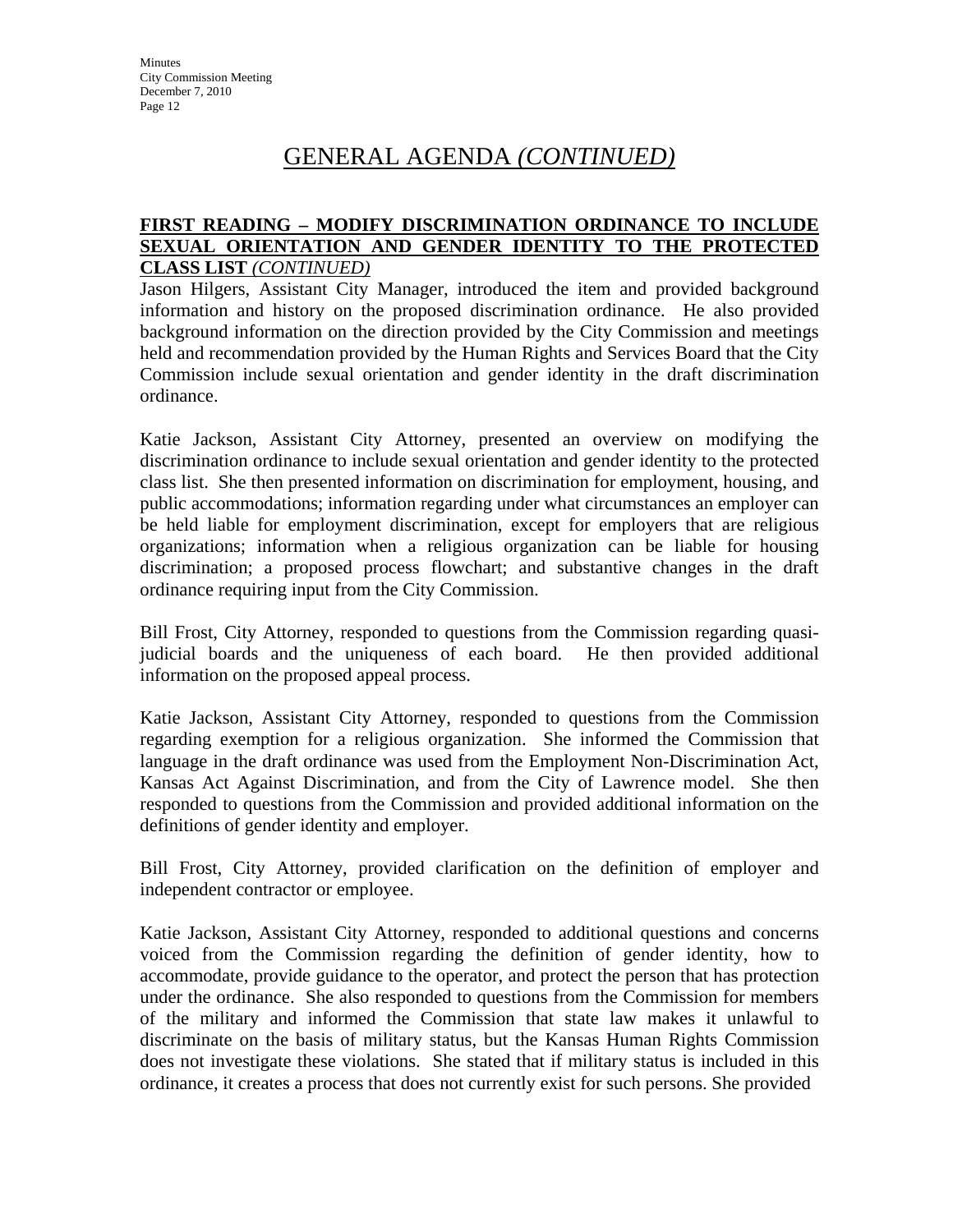#### **FIRST READING – MODIFY DISCRIMINATION ORDINANCE TO INCLUDE SEXUAL ORIENTATION AND GENDER IDENTITY TO THE PROTECTED CLASS LIST** *(CONTINUED)*

additional information on the definition of religious organizations and public accommodations and responded to questions from the Commission.

Larry Hackney, Human Resource Specialist, City of Manhattan, provided additional information on the definition of sexual orientation and clarification on gender neutral.

Katie Jackson, Assistant City Manager, and Ron Fehr, City Manager, responded to questions on the composition of the Human Rights and Services Board, membership, and consideration of a three-member hearing panel, which would be addressed in the bylaws.

After discussion of the Commission on the powers and duties and religious exemption proposed, Katie Jackson, Assistant City Attorney, responded to questions from the Commission and provided clarification that this ordinance will only apply to employment, public accommodations, and housing. She then responded to additional questions from the Commission.

Bill Frost, City Attorney, and Katie Jackson, Assistant City Attorney, responded to questions from the Commission on public accommodation and asked for clarification from the Commission on what you want addressed in the ordinance.

Katie Jackson, Assistant City Attorney; Bill Frost, City Attorney; and Jason Hilgers, Assistant City Manager, responded to questions from the Commission and provided clarification related to public accommodation, biological sex, and sex. They also discussed and responded to questions from the Commission on public accommodation and potential areas creating challenges, such as restrooms, public pools, and locker rooms.

At 9:55 p.m., the Commission took a brief recess.

Mayor Snead discussed the process and ground rules for public comment. He asked how many organizations and individuals wanted to speak and requested that presenters be as brief as possible and speak to the ordinance.

Stanley Hoerman, 2021 Bluehills Road, representing Landlords in Manhattan, voiced concerns with the number of unrelated people able to live legally in one dwelling if a sex partner wants to move in, what are the potential repercussions on the landlord. He also voiced concerns and problems with restroom accommodations for those protected by the proposed ordinance and the amount of legal fees that may be needed to defend this ordinance if it goes to the U.S. Supreme Court.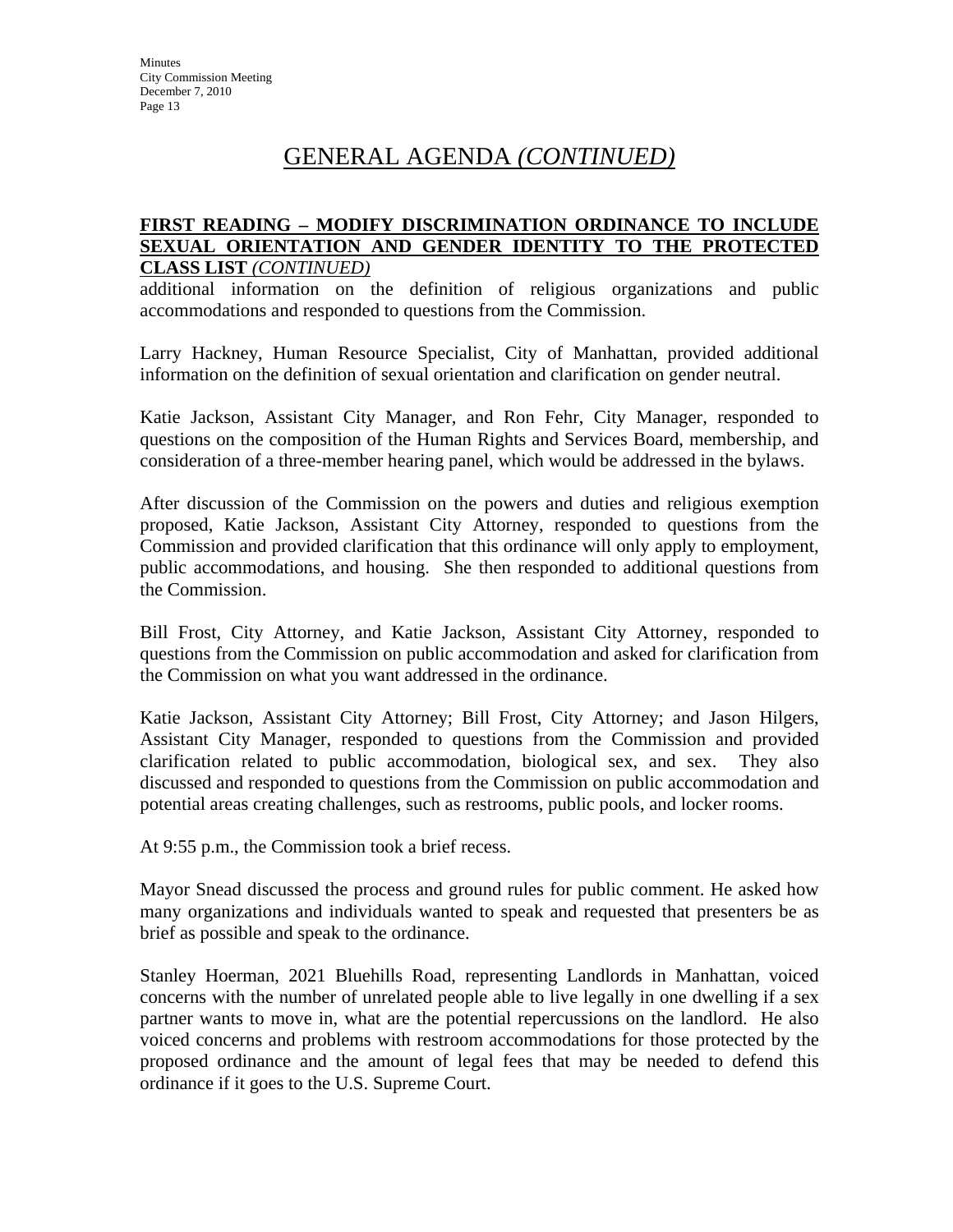#### **FIRST READING – MODIFY DISCRIMINATION ORDINANCE TO INCLUDE SEXUAL ORIENTATION AND GENDER IDENTITY TO THE PROTECTED CLASS LIST** *(CONTINUED)*

Jonathan Mertz, 34107 Highway K-18, Chair, Flint Hills Human Rights Project, thanked City staff, members of the Human Rights and Services Board, citizens, and the City Commission for the discussion and vision to support the proposed ordinance for sexual orientation and gender identity. He voiced concerns with the proposed ordinance with the exemption based on "biological" sex and with the exemption for businesses with less than 15 employees. He informed the Commission that he has received over 1,000 signatures in support of the proposed ordinance and asked the Commission to join them in the vision of equality and to support the recommended changes and proposed ordinance.

Jeff Hart, representing the Lawrence Family Coalition, Lawrence, Kansas, informed the Commission that the reality is that no city in Kansas has gender discrimination protection, including Lawrence. He stated that the Lawrence Human Relations Office closed due to no cases of discrimination with gender identity or sexual orientation. He stated that no corporation or business with 15 or more employees will want to be exposed to increased concerns over liability.

Maria Snyder, 1413 Pierre Street, representing the Unitarian Universalist Fellowship of Manhattan, voiced support for the proposed ordinance and read portions of a prepared letter from Rev. Michael Nelson, Unitarian Universalist Fellowship of Manhattan, stating that Kansas will not be a free state until all of its people have equal rights.

Kevin Ingram, 9061 Tonya Terrace, President, Manhattan Christian College, asked that additional clarification be provided in the proposed ordinance and that the ordinance be defined specifically. He stated that people with love and respect can live this lifestyle, but it is a different thing if you are going to tell an organization like Manhattan Christian College, that it has to buy into that lifestyle. He then voiced opposition to the ordinance due to its vagueness and stated concerns and discrepancies in employment, housing, public accommodations, religious organizations, and exemptions that would affect his institution. He thanked the Commission for the work that has been done and extended an invitation to the Commission to discuss the item with him further.

Linda Morse, 2118 Spain Drive, representing the League of Women Voters of Manhattan/Riley County, stated that the League has worked for equal rights and social reforms. She stated that the League supports the proposed amendment to the City's nondiscrimination ordinance and supports the inclusion of sexual orientation and gender identity as protected classes, and supports the creation of a Human Rights Commission that will provide the mechanism to investigate and adjudicate complaints. She said that an inclusive ordinance will allow Manhattan to capitalize on K-State research and new biosciences companies to the community.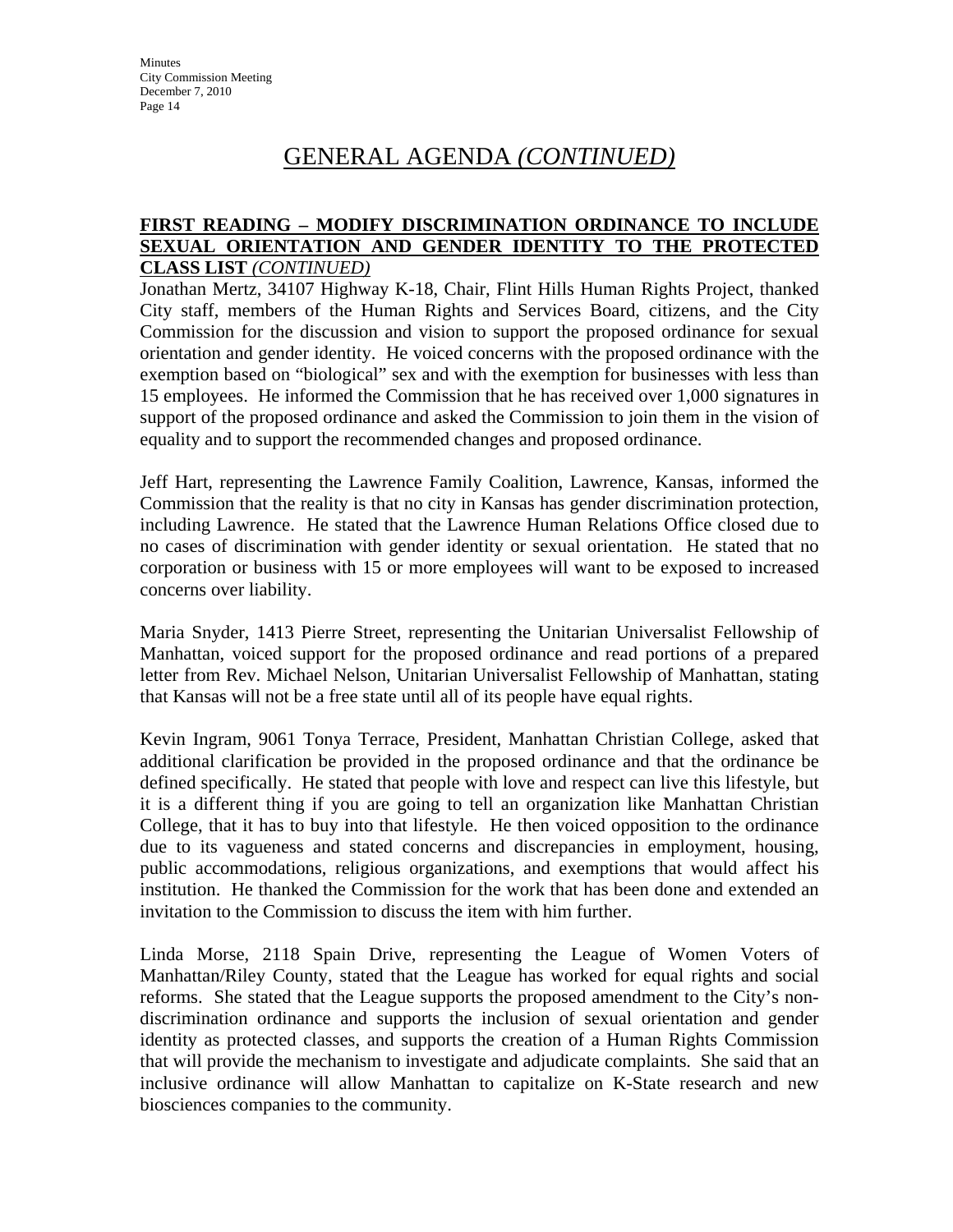#### **FIRST READING – MODIFY DISCRIMINATION ORDINANCE TO INCLUDE SEXUAL ORIENTATION AND GENDER IDENTITY TO THE PROTECTED CLASS LIST** *(CONTINUED)*

Terry Criss, Hampton & Royce, L.C., Salina, Kansas, representing the Roman Catholic Diocese of Salina, read excerpts of a letter provided to the Commission on December 6, 2010. He suggested that the exemption for religious organizations be expanded to include people that adhere to the beliefs of those religious organizations. He stated that gender identity is difficult, if not impossible to define and that the proposed ordinance is vague and ambiguous. He also voiced concern on the definition of public accommodation, sexual orientation, exemption of religious organizations, and requested that the Commission make the adjustments necessary to ensure that the religious liberties of individuals and organizations like the Catholic Church are protected.

Barbara Withee, 1507 Leavenworth Street, representing the living members of the first Human Relations Board in Manhattan, provided a historical point of view from former members of the Human Relations Board that have worked to protect basic rights for everyone in the community. She highlighted comments from the Human Relations Board, stated that basic rights must be protected, and supported the proposed amendments to the discrimination ordinance. She stated that this is about basic rights and fairness. She informed the Commission that history will show that adding sexual orientation and gender identity to the City's discrimination ordinance was the right thing to do.

Paul Barkey, 2514 Nutmeg, representing the Awaken Manhattan group, provided a written response and notebook to the Commission. He voiced opposition to the proposed ordinance and stressed the importance of the family structure. He stated that the proposal provided by the Human Rights and Services Board is a small part of what has become known as the gay agenda and not only calls for acceptance of homosexuality, but celebration of homosexuality as normal. He asked what guidelines will be provided to employees and will the guidelines meet legal challenges. He voiced additional concerns of the proposed ordinance and asked the Commission to review the information provided.

Sarah and Leah Cunnick, Sisters of Sound Music, 1214-C Moro Street, provided letters of support to the Commission for inclusion of sexual orientation and gender identity into Manhattan's Human Rights discrimination ordinance. They stated their belief that guaranteeing the human rights for all of Manhattan's citizens will create a more positive image of Manhattan and enhance the business community. Both asked the Commission to vote in favor of the proposed ordinance.

Rex Miller, 3463 Scottie Lane, previous owner of Christian Books and Gifts, voiced concern for small business owners in regards to the hiring process and employment with the proposed ordinance. He also voiced concerns with the proposed fines and stated this would put us them of business.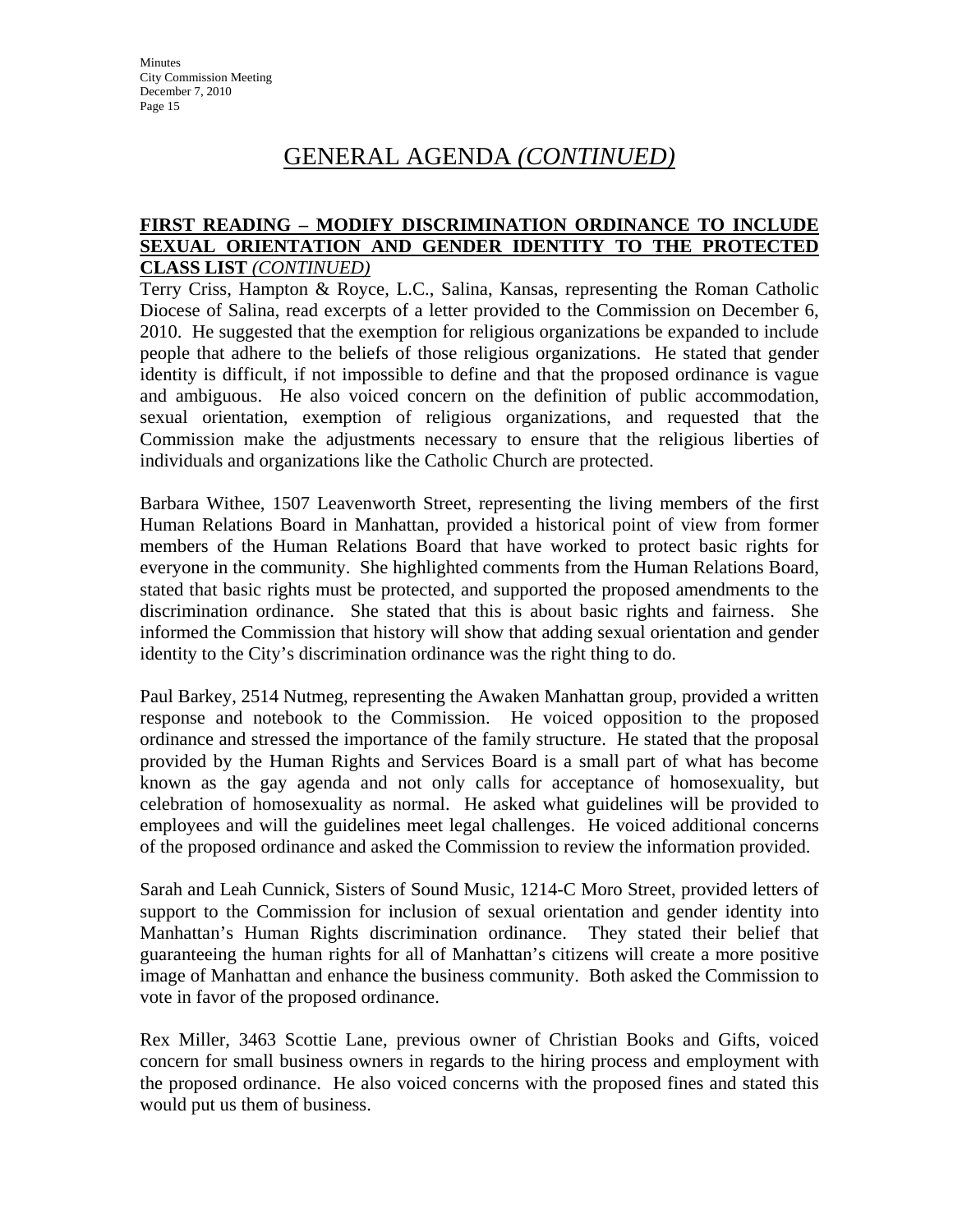#### **FIRST READING – MODIFY DISCRIMINATION ORDINANCE TO INCLUDE SEXUAL ORIENTATION AND GENDER IDENTITY TO THE PROTECTED CLASS LIST** *(CONTINUED)*

Mary and Bill Sier, 1824 Vaughn Drive, informed the Commission they were blessed as parents to have an adult transgender child who does not live or feel safe here. She asked the Commission to stand in the shoes of a parent whose child is discriminated against for housing, employment, or public accommodation. She urged the Commission to support the proposed ordinance.

Holly Friesen, 3159 Ella Lane, voiced opposition to the proposed ordinance. She was concerned for employers, schools, churches, and businesses that would be impacted. She was also concerned with the powers of a quasi-judicial board and the intrusion of government having more control and providing less liberties and freedoms. She stated there are better ways to meet the needs of the Lesbian/Gay/Bisexual/Transgender (LGBT) community and encouraged discussions for other avenues.

Tom Witt, Chair, Kansas Equality Coalition, provided the Commission with background information on the Coalition and applauded the City of Manhattan for taking up this matter, and for giving consideration to these protections at the municipal level. He expressed two areas of concern in the draft ordinance. The first is the reference to "biological sex" language and the second area of concern was with the 15 employee exemption threshold in the proposed ordinance. He also voiced concern with the actual or perceived considerations of discrimination. He stated the Kansas Acts Against Discrimination currently provides an exemption threshold of four (4) employees and would potentially be in conflict with the state statute.

Richard Hill, 3513 Stagecoach Circle, informed the Commission that he was not against the ordinance, but was concerned as a landlord in dealing with this ordinance and having a quasi-judicial board with no legal training to be able to judge him and fine him, based on what they perceive is discrimination. He stated that he did not understand the legal aspects and voiced concern with the potential fines of discrimination for an honest mistake or fines imposed for something a person did not do. He asked for protections of everyone's rights, including his.

Stephanie Mott, 119 Southeast 14<sup>th</sup> Street, Topeka, Kansas, Executive Director, Kansas Statewide Transgender Education Project, provided information and education on being transgender. She asked the Commission to support the proposal.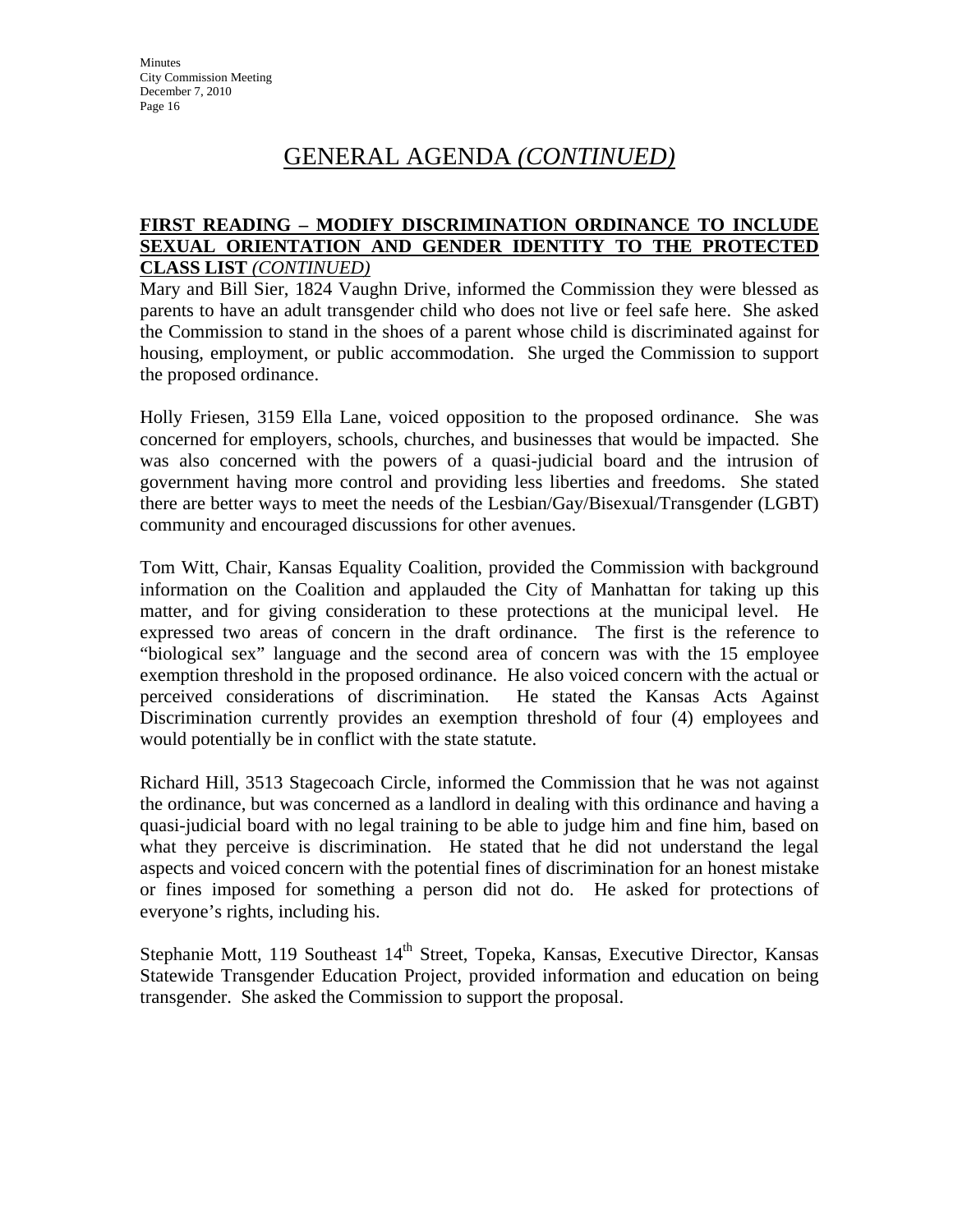#### **FIRST READING – MODIFY DISCRIMINATION ORDINANCE TO INCLUDE SEXUAL ORIENTATION AND GENDER IDENTITY TO THE PROTECTED CLASS LIST** *(CONTINUED)*

Matthew Pennell, 216 Harvey Drive, informed the Commission that he was opposed to the proposed ordinance, but recognized that if it did pass that changes needed to be made. He stated that gender identity is too vague and the exemption for public accommodations for bathrooms and locker rooms needs to be better defined. He voiced concern that a sexual predator could use this ordinance to attack our children and asked that additional consideration be given to children and adults sharing the same facilities.

Kent Cormack, 212 Carlisle Terrace, Pastor, First Congregational United Church of Christ, informed the Commission that religious beliefs should not determine civil rights. He provided additional information on the item and urged the Commission to support the proposed ordinance.

Neil Horton, 3629 Vanesta Drive, speaking as an independent businessman, stated that there are still many questions left unanswered in the proposed ordinance and with the City Commission and City Staff as to the definition of gender identity. He said there remains more work to be done and that the proposed ordinance should be tabled and reviewed further.

Susan Gerth, 2213 Alta Drive, President, Flint Hills Parents, Families, and Friends of Lesbians and Gays (PFLAG), voiced support for the proposed ordinance and stated her concerns with the transgender language in the proposed ordinance with public accommodation in the use of restrooms and locker room facilities. She informed the Commission about her transgender daughter and the rejection from her other children.

Roger Seymour, 1181 Rock Springs Lane, informed the Commission that he has a nephew that is gay and that he loves him. He voiced concerns that if there is a need for the proposed ordinance to be passed, then make sure to get the definitions correct. He stated that as a landlord and independent business person, he wanted to have clear direction on the requirements of the ordinance; if the ordinance is not ready, then table the item and seek outside legal consultants to get it right.

Julie Cox, Attorney, Kutak Rock, LLP, speaking on behalf of the Flint Hills Human Rights Project, highlighted portions of a memorandum sent to the City Commission from Professor Shannon Gilreath, Wake Forest University School of Law. She provided additional information and responded to some of the legal arguments and comments made by the Alliance Defense Fund regarding the proposed Manhattan nondiscrimination ordinance.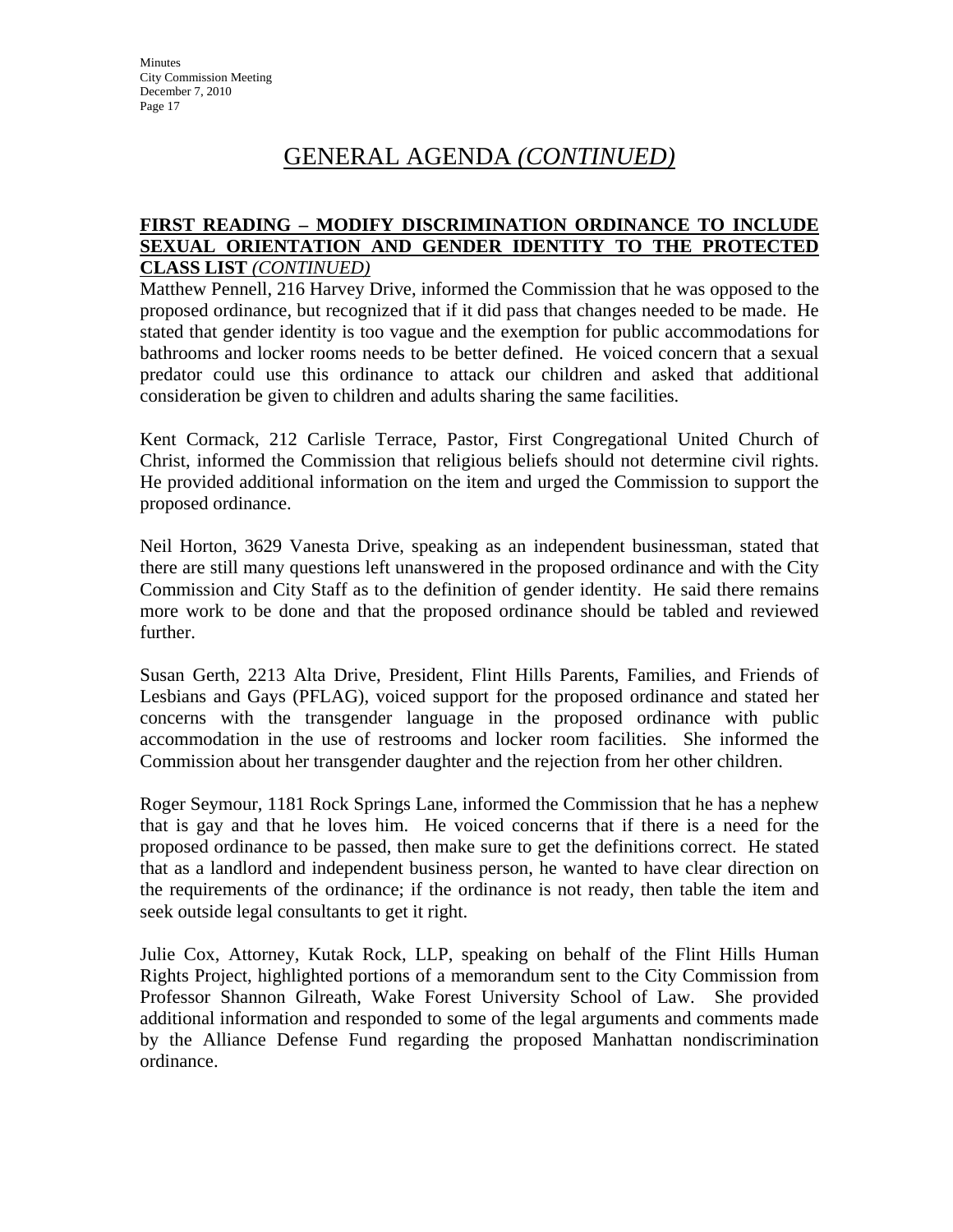#### **FIRST READING – MODIFY DISCRIMINATION ORDINANCE TO INCLUDE SEXUAL ORIENTATION AND GENDER IDENTITY TO THE PROTECTED CLASS LIST** *(CONTINUED)*

Beniah Wilson, 2488 Woodside Lane, asked the Commission about human rights and which ones should the government protect when there is conflict. He voiced opposition to the proposal and provided examples in housing.

Samuel Brinton, 331 North  $17<sup>th</sup>$  Street, stated that the K-State Student Senate was in support of the resolution. He said that he wanted students and citizens to feel empowered and protected. He expressed appreciation to those that have worked on this item and informed the Commission that the work being done is respected by students.

Amos Wilson, 2488 Woodside Lane, informed the Commission that he is studying about the free market and stated the best thing to do is to let the free market fix itself. He stated that it is not necessary to pass the proposed ordinance.

Ariana Cravens, 3009 Conrow Drive,  $6<sup>th</sup>$  grade student at Lee Elementary, stated that LBGT people struggle for equal rights in town and provided background information about her family. She asked to treat all people equally and to support the rights of others, as we would want to be treated equally.

Josh Wilson, 2488 Woodside Lane, voiced opposition to the proposed ordinance and requested that the Commission not protect behavioral patterns. He also raised concerns with the desires and actions of the Commission.

Ellen Willse, 200 North  $11<sup>th</sup>$  Street, informed the Commission that college-age people are underrepresented in the City government process and have valuable insights into gender identity and sexual orientation. She encouraged people to talk with LGBT people and asked the Commission to support the proposed ordinance.

Regina McCoy, 34012 Silver Bell Road, Alma, Kansas, informed the Commission that she owns a company with 50 employees and voiced opposition to the proposed ordinance. She stated that her business hires people of all backgrounds and supports the community of Manhattan, Manhattan Christian College, and the Flint Hills Christian School. She said she did not believe that it was necessary to place a law as proposed and wanted to promote people with different lifestyles.

Sylvia Beeman, 1744 Leavenworth Street, asked the Commission to take the leap and have faith it will work out in the community. She stated that we have heard no litigation so far and we can be ahead of Lawrence in the state. She encouraged the Commission to support the item.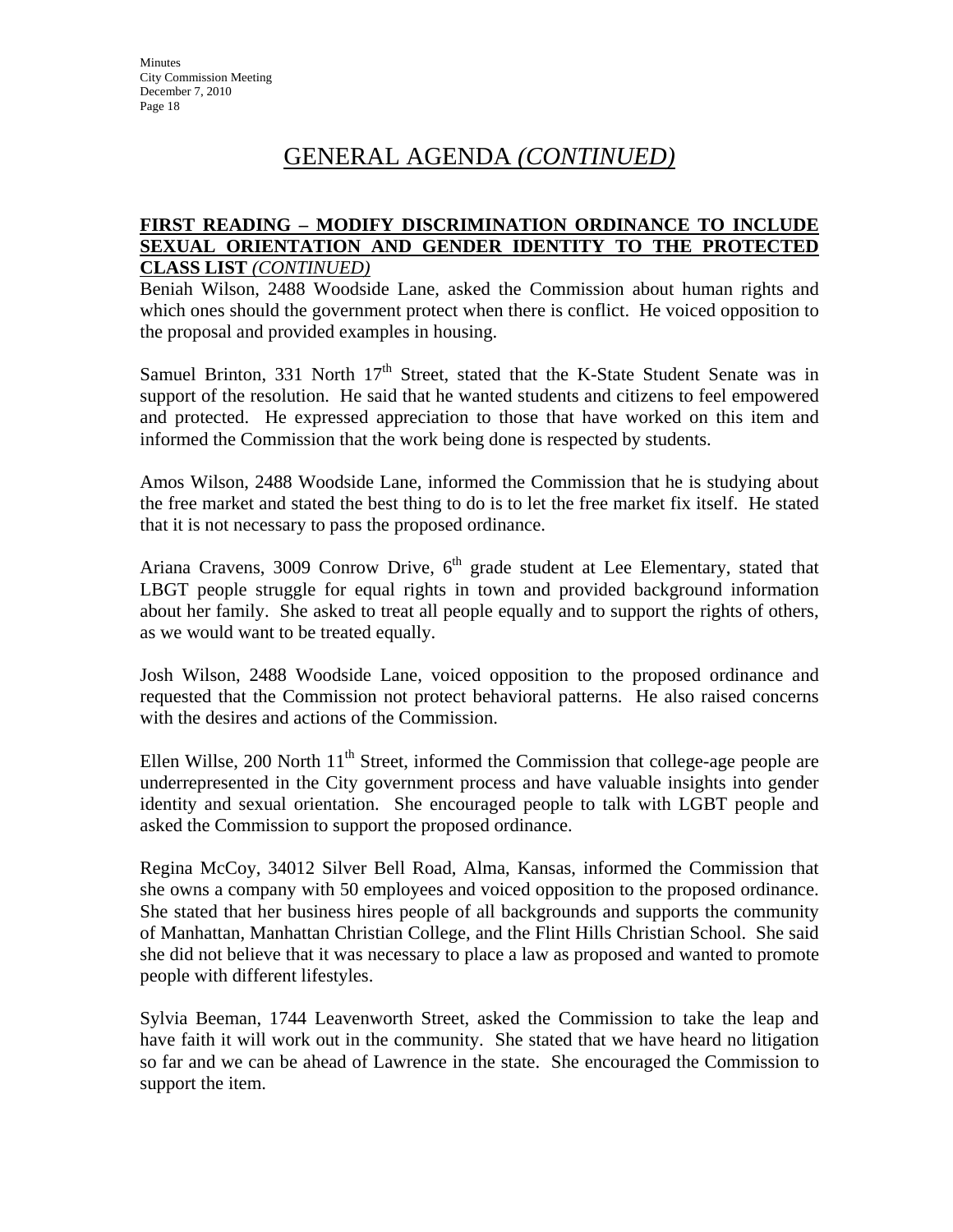### **FIRST READING – MODIFY DISCRIMINATION ORDINANCE TO INCLUDE SEXUAL ORIENTATION AND GENDER IDENTITY TO THE PROTECTED CLASS LIST** *(CONTINUED)*

Larry Limbocker, 2108 Snowbird Drive, voiced concern with the need for the proposed ordinance and stated that there should be documented cases showing the need. He stated that he was concerned with having the correct definitions and was concerned with the Human Rights and Services Board interpretations, public process, and fairness.

Donald Green, 740 Pebble Brook Circle, senior at Manhattan High School, informed the Commission that how the community handles discrimination will help guide students in their decision on what college to attend. He said that all citizens want to go where they will be safe.

Gary Olds, 3308 Frontier Circle, asked questions regarding requirements in providing housing for tenants. He voiced concerns regarding housing and tenants, and stated that he can love the sinner, but do not make him love the sin.

Jesse Marden, 1306 Yuma Street, informed the Commission that Zeke Sorenson, former graduate student at Kansas State University, moved here to attend college and his boyfriend moved in with him, but was forced out by his landlord. He voiced support for the proposed ordinance.

Eileen Meyer, 2429 Buena Vista Drive, independent contractor, informed the Commission that she tries to lead by example every day and loves this community. She spoke in favor of the ordinance and thanked the Commission for their service.

Dorinda Lambert, 531 Wickham Road, licensed psychologist at Kansas State University as the Director of the Counseling Services, thanked the Commission for giving the community a chance to voice their concerns and reactions to the amendments to the civil rights ordinance. She encouraged the Commission to review the information available at the American Psychological Association website and asked that the focus be on the protection of the civil rights of the LGBT citizens and that the Commission votes to accept the proposed additions to the ordinance.

Josh McGinn, 724 Poyntz Avenue, informed the Commission that he believed that the language for gender identity could be cleared up. He voiced support on the proposed ordinance and values the assistance from government.

At 12:00 a.m., the Commission took a brief recess.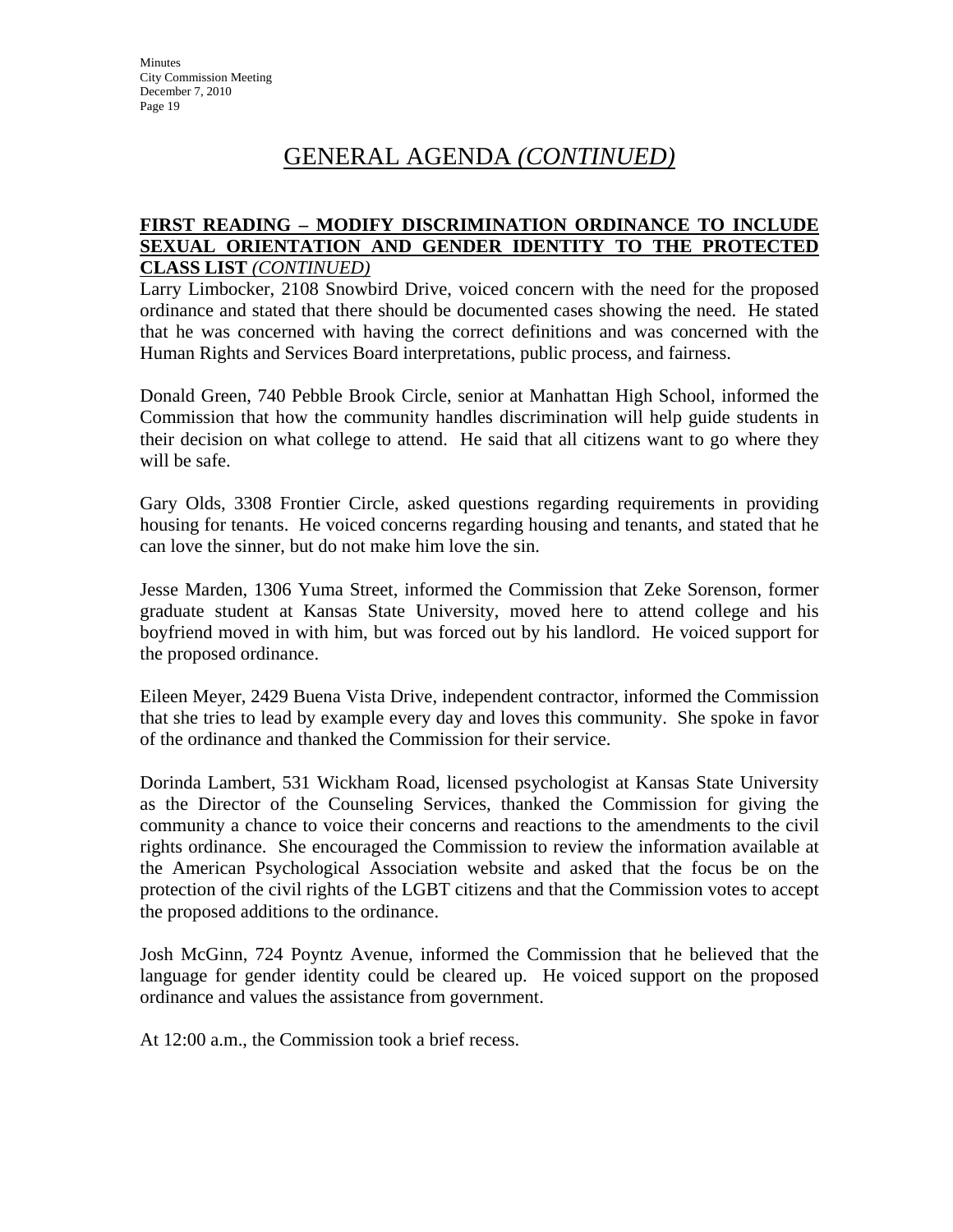#### **FIRST READING – MODIFY DISCRIMINATION ORDINANCE TO INCLUDE SEXUAL ORIENTATION AND GENDER IDENTITY TO THE PROTECTED CLASS LIST** *(CONTINUED)*

Katie Jackson, Assistant City Attorney, and Jason Hilgers, Assistant City Manager, provided additional information on the item and responded to questions regarding occupancy levels, record keeping requirements, filing and process of complaints, public hearing process, order and remedies, and civil enforcement of order.

Ron Fehr, City Manager, provided additional information on the definition of churches and consideration given to what activities constitutes commercial endeavors.

Katie Jackson, Assistant City Attorney, and Larry Hackney, Human Resources Specialist, responded to questions from the Commission on questions on housing and provided clarification on public accommodation, biological sex, sex, gender identity, and the process used to determine commercial activities of the religious organization. .

Larry Hackney, Human Resources Specialist, and Katie Jackson, Assistant City Attorney, provided clarification on the role of and data received from the Kansas Human Rights Commission, proposed fines and penalties, and appeal process.

Bill Frost, City Attorney, asked the Commission for clarification on public accommodation, gender identity, and what, if any, exemptions the Commission wanted included in the ordinance.

After discussion, the Commission discussed the inclusion of both sexual orientation and gender identity in the proposed ordinance, discussed public accommodation, and discussed biological sex, sex and gender identity in the draft ordinance.

Bill Frost, City Attorney; Jason Hilgers, Assistant City Manager; Ron Fehr, City Manager; and Katie Jackson, Assistant City Attorney, provided additional information and considerations on the ordinance. They responded to feedback received from the Commission on the draft ordinance and discussed the removal of biological sex to sex, discussed gender identity, discussed the definition of public accommodation, discussed exemption for religious organizations, clarified the process for adoption of the ordinance, and discussed the powers and bylaws to be developed later.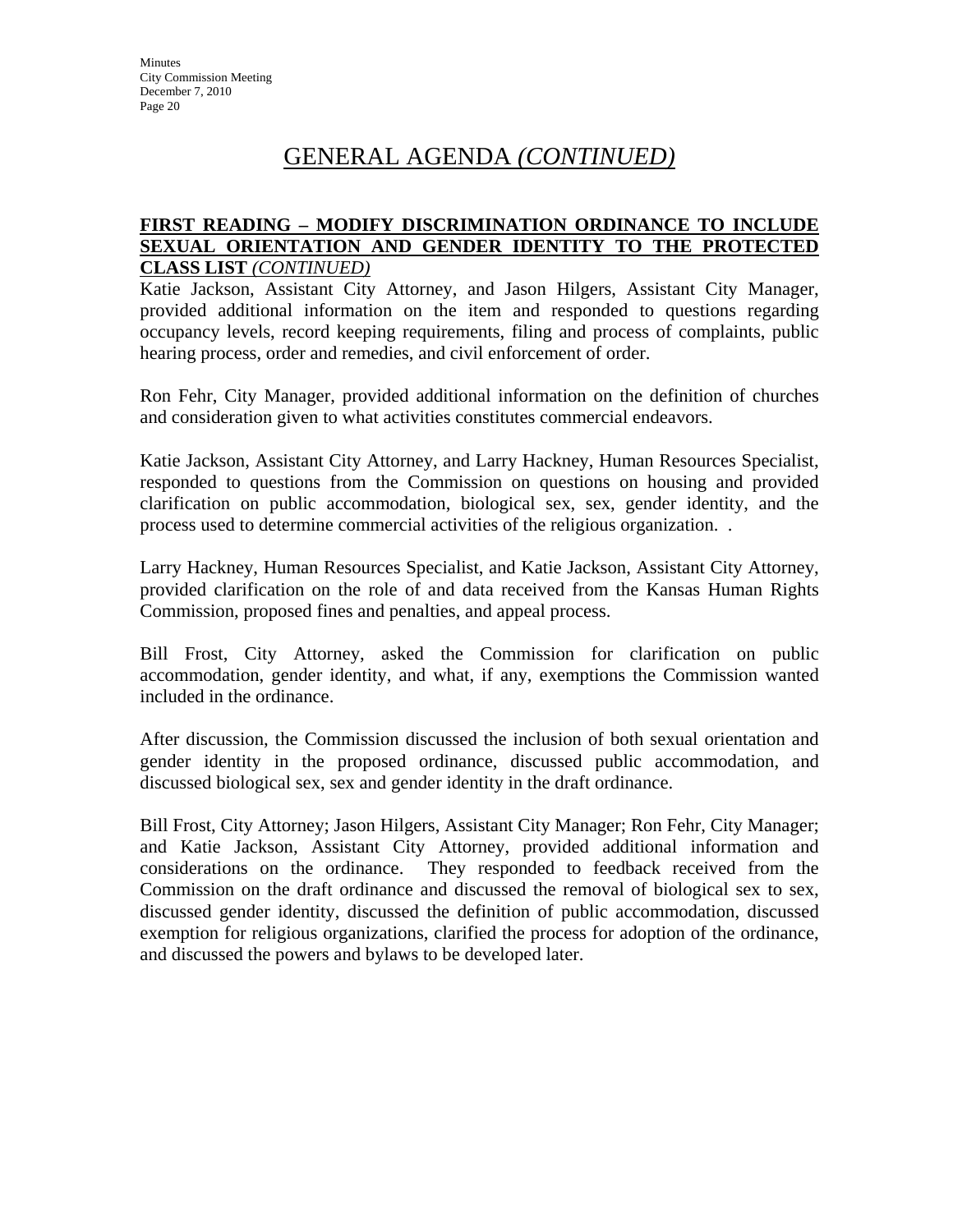#### **FIRST READING – MODIFY DISCRIMINATION ORDINANCE TO INCLUDE SEXUAL ORIENTATION AND GENDER IDENTITY TO THE PROTECTED CLASS LIST** *(CONTINUED)*

After additional discussion, Mayor Snead and the Commission requested additional information to be reviewed for the next consideration of the ordinance and asked City staff to address a new process for military status discrimination, to provide power and bylaws later, to exclude religious organizations from the definition of public accommodation consistent with state law, to address commercial activities and definition of commercial activities not related to religious organization purpose, and to address exemption issue.

Katie Jackson, Assistant City Attorney, responded to additional questions from the Commission on feedback received.

After discussion, Commissioner Morris-Hardeman moved to approve first reading of an ordinance modifying the Discrimination Ordinance to include sexual orientation and gender identity to the protected class list in Manhattan, Kansas. Commissioner Sherow seconded the motion and made a friendly amendment to the motion to include addressing the five issues addressed by the Mayor. Commissioner Morris-Hardeman accepted the friendly amendment, which was seconded by Commissioner Sherow.

Commissioner Morris-Hardeman stated that this ordinance addresses basic civil rights and is in the best long-term interests of the community. She said that the Commission is doing the best that it can to provide rights that should have been provided and stated that this is the right thing to do. She also stated that other communities throughout the country have implemented similar ordinances. She thanked those that spoke and those that provided input on the item.

Commissioner Pepperd stated that he believes in civil rights and personal freedoms, and that he was opposed to discrimination of all kinds. He voiced concern that there were too many questions to be answered yet and that the impact of this ordinance related to business and economics was unknown. He stated the ordinance had not been properly vetted and there was too much concern expressed from the Manhattan Area Chamber of Commerce, USD 383, Riley County, Manhattan Christian College, Riley County Police Department, landlords, churches, and businesses. He stated that the ordinance is ambiguous and that he was uncomfortable creating a local process that would give quasijudicial power to a non-elected board. He said that this item should be a vote of the public and stated that he could not support the proposed ordinance.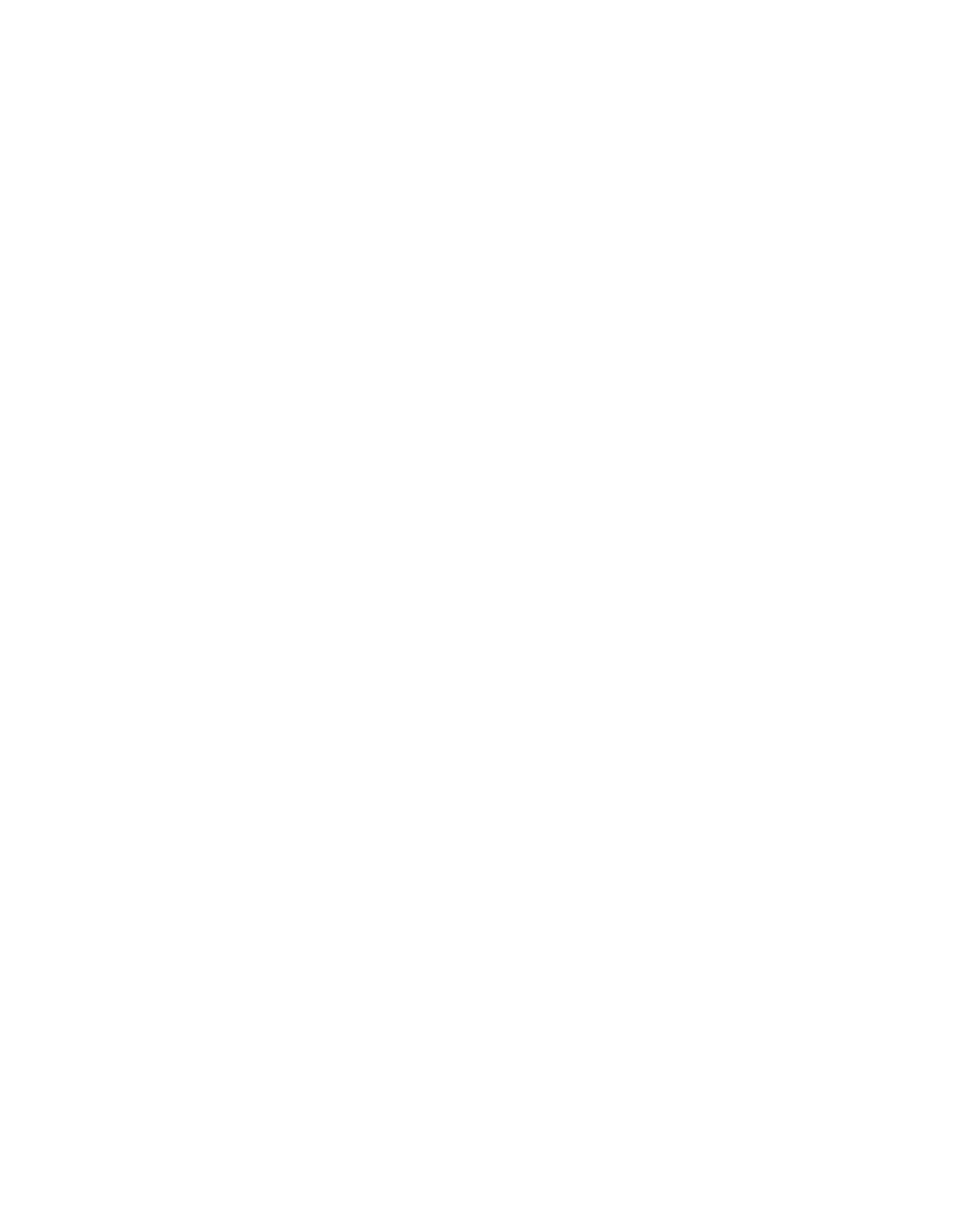### **STAFF REPORT**

### **APPLICATION TO REZONE PROPERTY TO PLANNED UNIT DEVELOPMENT DISTRICT**

# **BACKGROUND**

**FROM:** R-3, Multiple-Family Residential District and AO, Airport Overlay District.

**TO:** PUD, Residential Planned Unit Development District and AO, Airport Overlay District.

**APPLICANT:** Place Properties Military Development Services LLC – Mario Spinella. Development Manager.

**ADDRESS:** 3445 Peachtree Road NE, Suite 1400, Atlanta, GA 30326.

**OWNER:** Stone Crest Land Co., LLC – Tim Schultz.

**ADDRESS:** 1213 Hylton Heights Road, Manhattan, KS 66502.

**DATE OF PUBLIC NOTICE PUBLICATION:** Monday, September 27, 2010.

**DATE OF PUBLIC HEARING: PLANNING BOARD:** Monday, October 18, 2010. **CITY COMMISSION:** Tuesday, November 16,

2010.

LOCATION: Generally 600 feet northeast of the Scenic Drive and Powercat Place intersection or approximately 515 feet directly east of Scenic Drive to the southwest corner of the site.

**AREA:** 37.8 acres.

**PROPOSED USE:** The proposed use is multiple-family residential. The applicant indicates the market is focused on upper ranking military with professionals, students and others also part of the expected tenants.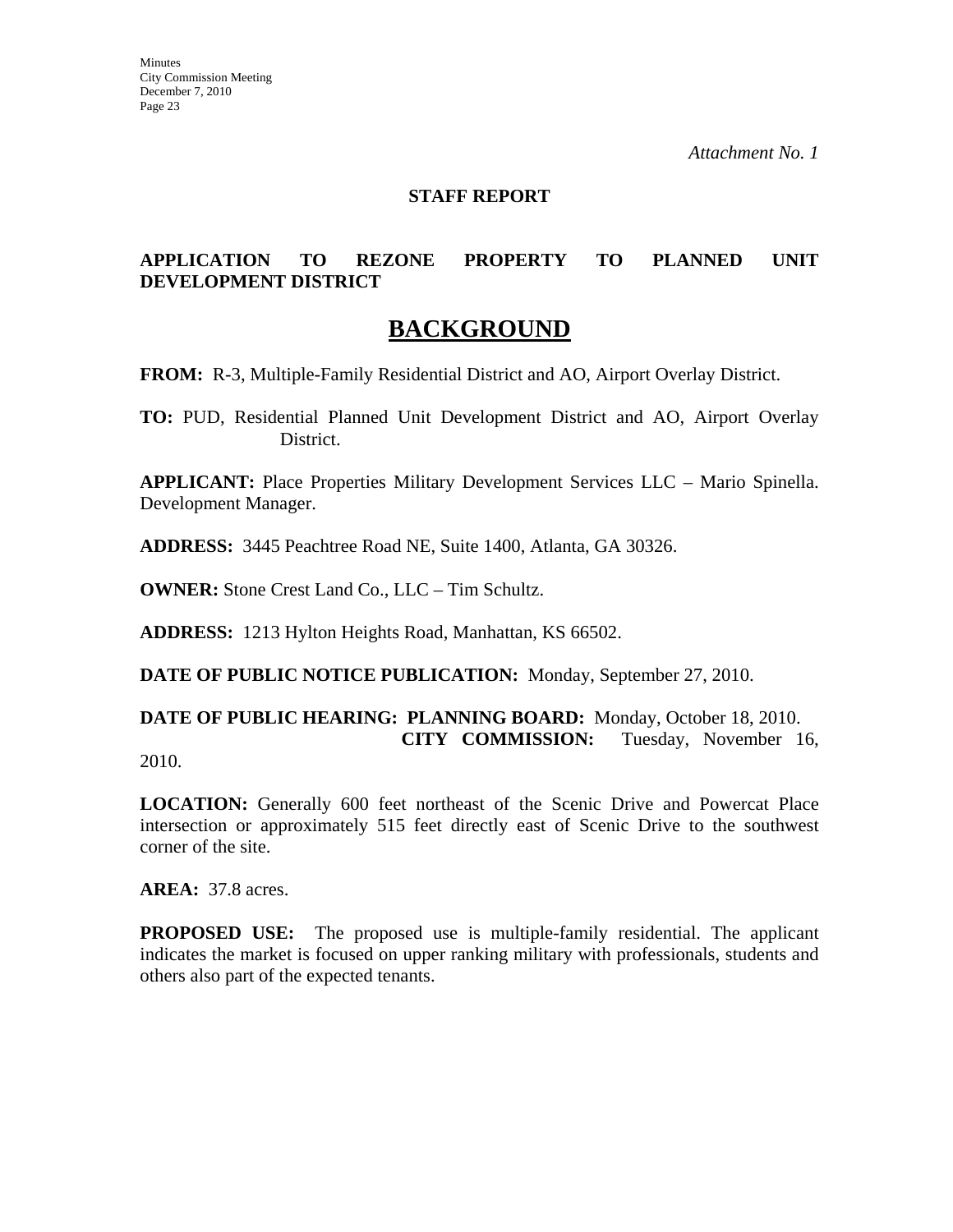The applicant had Phase II Intensive Archaeological Survey conducted on the site (attachment). The survey concludes no historic properties were found, but advises that the survey results do not guarantee that cultural resources are not buried and any resources that may be uncovered during construction means that all ground disturbance must cease and the State Archeologist must be promptly notified to determine the significance of the resources before development proceeds.

**PROPOSED BUILDINGS AND STRUCTURES:** An apartment complex consisting of 13, 24-unit apartment buildings with a mixture of one-bedroom, two-bedroom and threebedroom units for a total of 312 dwelling units (96-one bedroom units; 192-two bedroom units; and 24-three bedroom units). Additional structures and improvements include a townhall (clubhouse) with meeting and exercise space, one story surface parking garages and open surface parking, swimming pool and central mail box.

#### Apartment Buildings

Buildings are three stories, approximately 48-feet in height, with Hardi plank siding, brick veneer, and architectural roof shingles. Exterior colors are sand, gray and white.

#### Townhall (Clubhouse

The building is one-story, approximately 33-feet, in height. Interior space consists of meeting, exercise, lease, gathering space, and bathrooms. Adjoining the townhall is an outdoor swimming pool. The townhall is located near the entrance to the apartment complex.

#### Parking Garage

Buildings are one story, approximately 19-feet in height with exterior material and colors matching the apartment buildings and townhall. Parking spaces are enclosed with garage doors and wall separation between parking spaces. Storage units are proposed on each end of the garage building.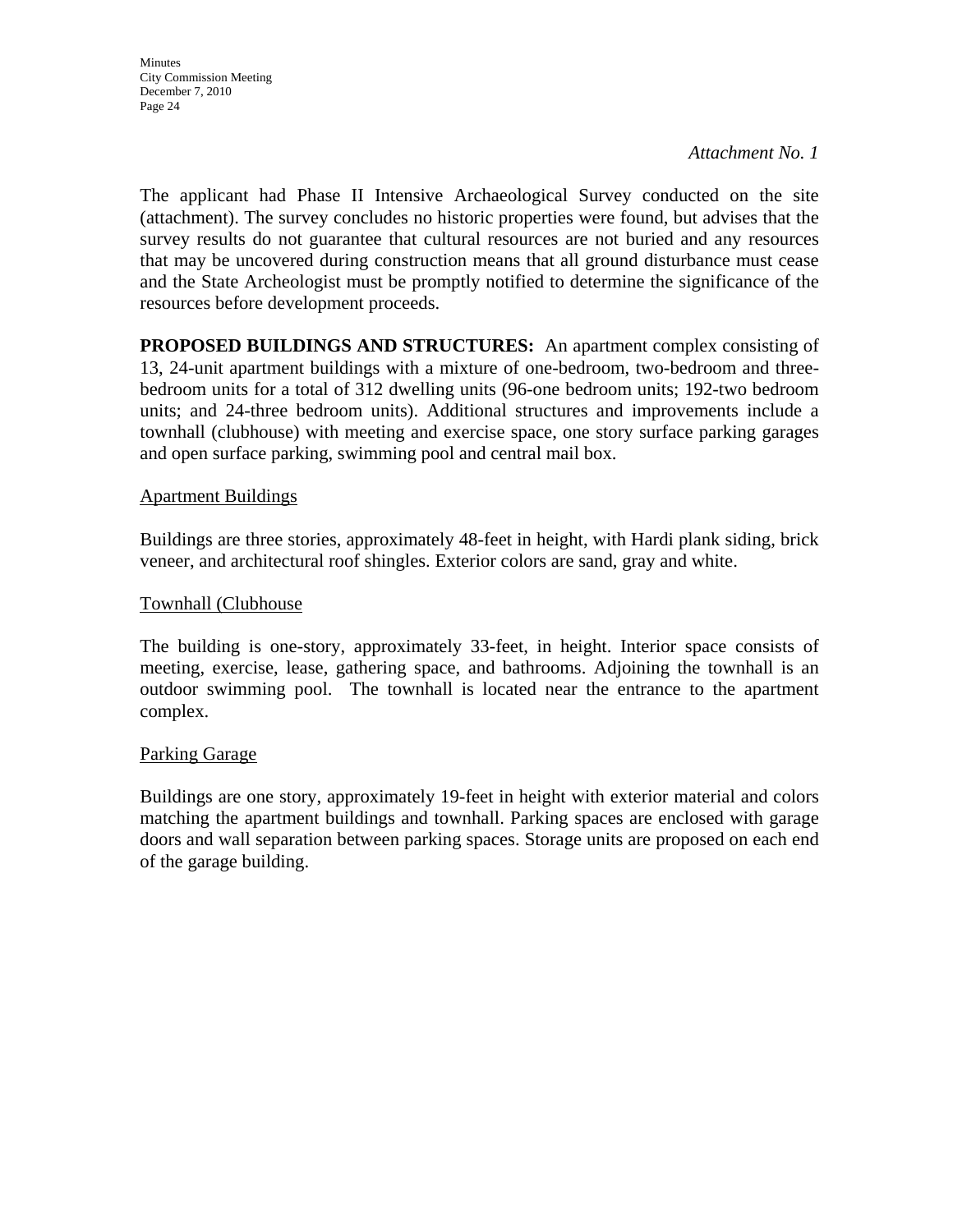**Minutes** City Commission Meeting December 7, 2010 Page 25

*Attachment No. 1*

| PROPOSED LOT COVERAGE |                          |                   |  |  |  |  |
|-----------------------|--------------------------|-------------------|--|--|--|--|
| <b>Use</b>            | <b>Acres/Square Feet</b> | <b>Percentage</b> |  |  |  |  |
| <b>Buildings</b>      | 3.25/141,650             | 8.6%              |  |  |  |  |
| Right-of-way          | 0.86/37,650              | 2.3%              |  |  |  |  |
| Driveways/            | 5.87/255,550             | 15.5%             |  |  |  |  |
| Sidewalks             |                          |                   |  |  |  |  |
| Open Space            | 21.25/926,100            | 56.2%             |  |  |  |  |
| Landscape/Seeded      | 6.57/286,190             | 17.4%             |  |  |  |  |
| <b>TOTAL</b>          | 37.80/1,647,140          | 100%              |  |  |  |  |
| <b>PROPOSED SIGNS</b> |                          |                   |  |  |  |  |
| <b>Type</b>           | <b>Dimensions</b>        | Lighting          |  |  |  |  |
| Ground $(2)$          | 7 feet by 2 feet         | Ground lit        |  |  |  |  |

Two approximate 14 square foot in area ground entrance signs are located on a masonry base at each driveway entrance off Miller Parkway. Exempt signs for addressing and similar exempt signs will be permitted.

**PROPOSED LIGHTING:** Proposed lighting consists of pedestrian scale accent lighting on the residential and townhall buildings. 35-foot tall full cut off light poles are in the parking lots.

# **REVIEW CRITERIA FOR PLANNED UNIT DEVELOPMENTS**

**1. LANDSCAPING:** Landscaping is functional for the site and consist of a broad range of foundation planting, lawn, perimeter and parking lot islands planting (evergreens shrubs, deciduous and broadleaf shrubs, ornamental grasses, and upright evergreens), trees (evergreen, deciduous, and ornamental) and perennial and ground cover, and lawn, all of which will be irrigated by underground sprinkling. Natural ground covers on steep hillsides will remain natural. The applicant will be responsible for maintenance of landscaped areas.

**2. SCREENING:** Large shrubs will be planted along the site's perimeter to buffer the parking and garage spaces. The trash compactor will be screened with a 7 foot 10 inch masonry wall and gate.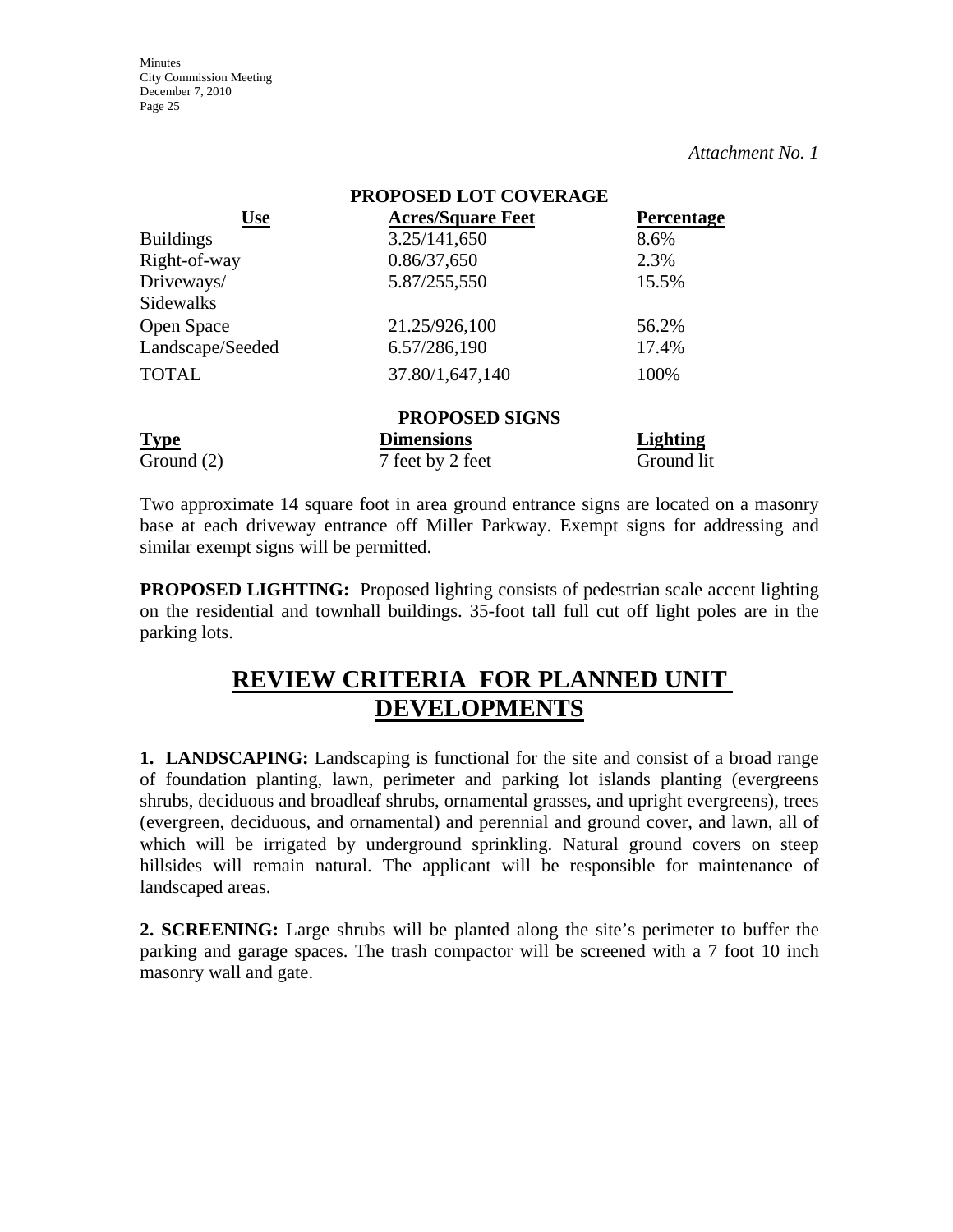**3. DRAINAGE:** The drainage system is designed in conformance with the adopted Stormwater Management Master Plan. Adequate provision for storm water drainage is provided, both on site and off-site. Storm water pipes and inlets on site will direct runoff to off-site detention basins, which ultimately drain to Wildcat Creek.

A Drainage Study was prepared by Schwab-Eaton, P.A. dated September 3, 2010 *(attached)*. The City Engineer has reviewed the Study *(attachment)*, and accepts the proposal with the condition that an updated drawing of the modified west detention/retention basin showing the existing and proposed grading limits for the existing basin, or the location of another detention basin/pond with size and grading limits. The proposal consists of detention, channelizing storm water and other improvements and will result in no adverse impact on downstream properties and reduce the rate of runoff downstream.

The PUD is conditioned upon the submittal of a restrictive covenant, which will need to be reviewed and approved by the City and filed with the Final Plat after it is executed by the City. The covenant sets out responsibilities of the owners of PUD and owners of adjacent property regarding maintenance of improvements, drainage easements the detention areas. The covenant gives the City the ability to assess the owners for maintenance costs, if necessary.

**4. CIRCULATION:** The internal circulation plan provides for safe, convenient and efficient movement of motorists and pedestrians. Conflicts between motorists and pedestrians are minimized. Internal access is by parking drives, which are maintained by the applicant.

The Independence Place Traffic Impact Study for the proposed PUD was prepared by Schwab-Eaton, PA,, dated September, 2010 *(attachment)*. The Study concludes minimal impact on future Miller parkway. Two entrances to the site are proposed, which provide adequate access for turning movements to and from the site.

The City Engineer has reviewed the Study *(attachment)*, and accepts the Study as written.

Pedestrian traffic is accommodated for within the development and connects to the proposed public sidewalk on the north side of Miller Parkway at both curb cut intersections. The proposed sidewalk connections provide for a pedestrian friendly and accessible development. A bicycle route is also proposed along Miller parkway.

A 75-foot wide pedestrian easement and a proposed future pedestrian easement on the tract to the east will be dedicated to connect Miller Parkway and an existing pedestrian easement in Stone Pointe Addition, Unit Two. The pedestrian improvement within the easement is a future improvement with an unspecified date of construction.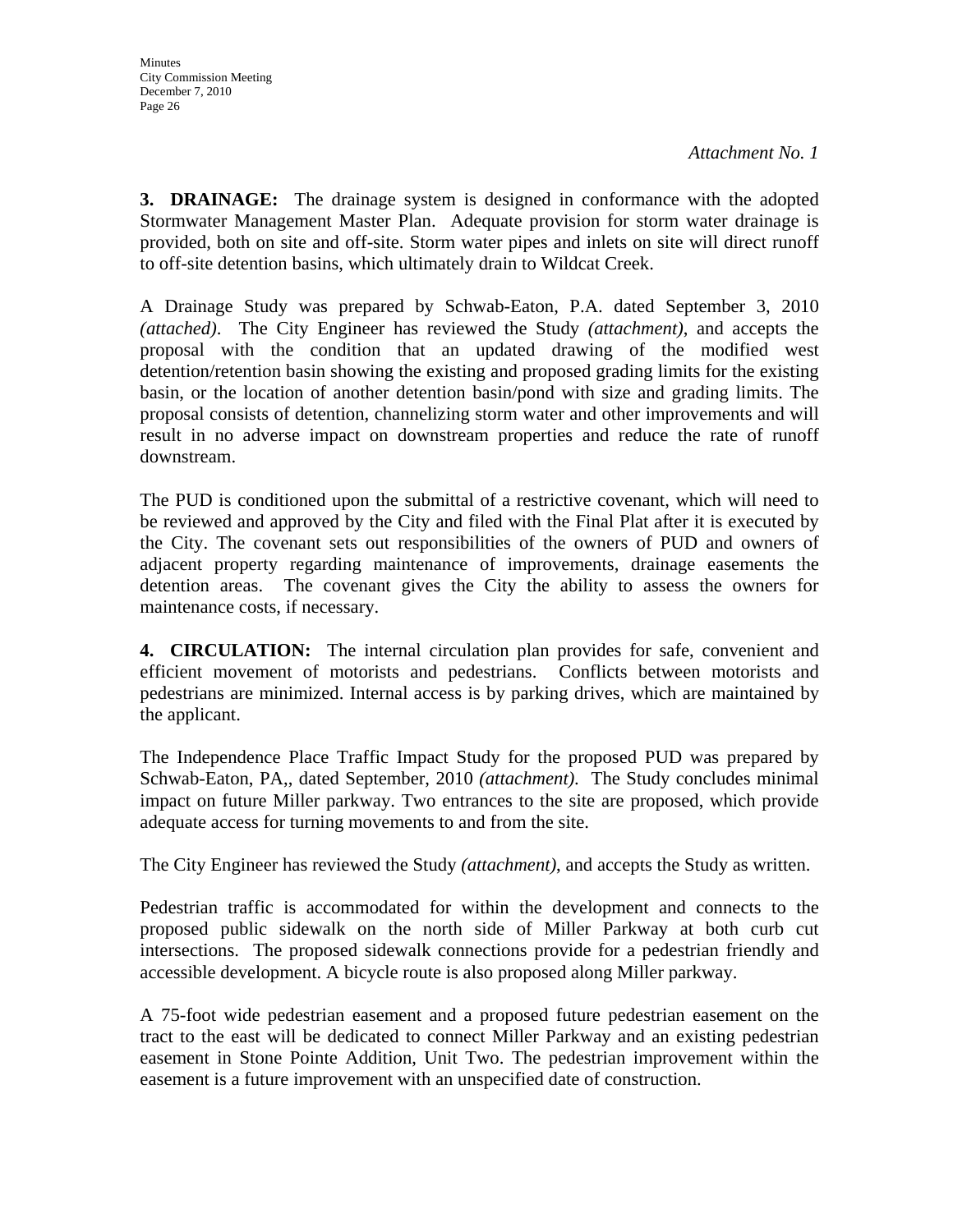Bike racks should be provided and shown on the Final Development Plan.

The Manhattan Zoning Regulations for multiple-family dwelling base the required number of spaces on bedrooms per dwelling unit ( one bedroom units – 2 spaces per unit; two bedroom units – 3 spaces per unit; three bedroom units - 3.5 spacers per unit; and four bedroom units - 4 spaces per unit). Based on the requirements of the Manhattan Zoning Regulations, the proposed apartment complex would need to provide a minimum of 852 off-street parking spaces (96-one bedroom units (192 spaces); 192-two bedroom units (576 spaces); 24-three bedroom units (84 spaces)). The applicant has proposed 709 total off-street parking spaces, equivalent to 2.3 parking spaces per unit (709/312), which should be adequate to serve the mix of bedroom types and tenant mix in the proposed PUD.

**5. OPEN SPACE AND COMMON AREA:** The applicant has made provisions for the continuity, preservation, care, conservation and maintenance of all open space within the development plan. Upon installation of landscaping, it will be maintained by the owner and watered by an underground sprinkling system. An erosion plan has been provided to protect slopes along the edge of the development.

**6. CHARACTER OF THE NEIGHBORHOOD:** The area is characterized as a developing growth corridor of the City with single-family, two-family and multiple-family residential development to the immediate north. Highland Meadows Additions are to the northwest. Development is occurring in the Lee Mill Heights and Miller Ranch areas, which are growing towards the site. The extension of Miller Parkway along the southern boundary of the proposed PUD and the Miller Parkway's connection at Scenic Drive will occur in the near future. The street connections will serve the immediate neighborhood and accommodate future access to other parts of the City.

# **MATTERS TO BE CONSIDERED WHEN CHANGING ZONING DISTRICTS**

**1. EXISTING USE:** Steeply sloped range land which is annexed, and was rezoned to R-3/AO Districts. The Preliminary Plat *(attachment)* of Lot 169, generally the tract to be rezoned to PUD/AO was approved November 6, 2006. A conceptual drawing of future building footprints on Lot 169 was included with the 2006 application *(attachment)*.

**2. PHYSICAL AND ENVIRONMENTAL CHARACTERISTICS:** The site is typical Flinthills landform consisting of open range land, wooded draws on the east and west sides of the proposed site. The site is reasonably steep with slopes approximately 20% and drains generally to the north-northeast to Wildcat Creek.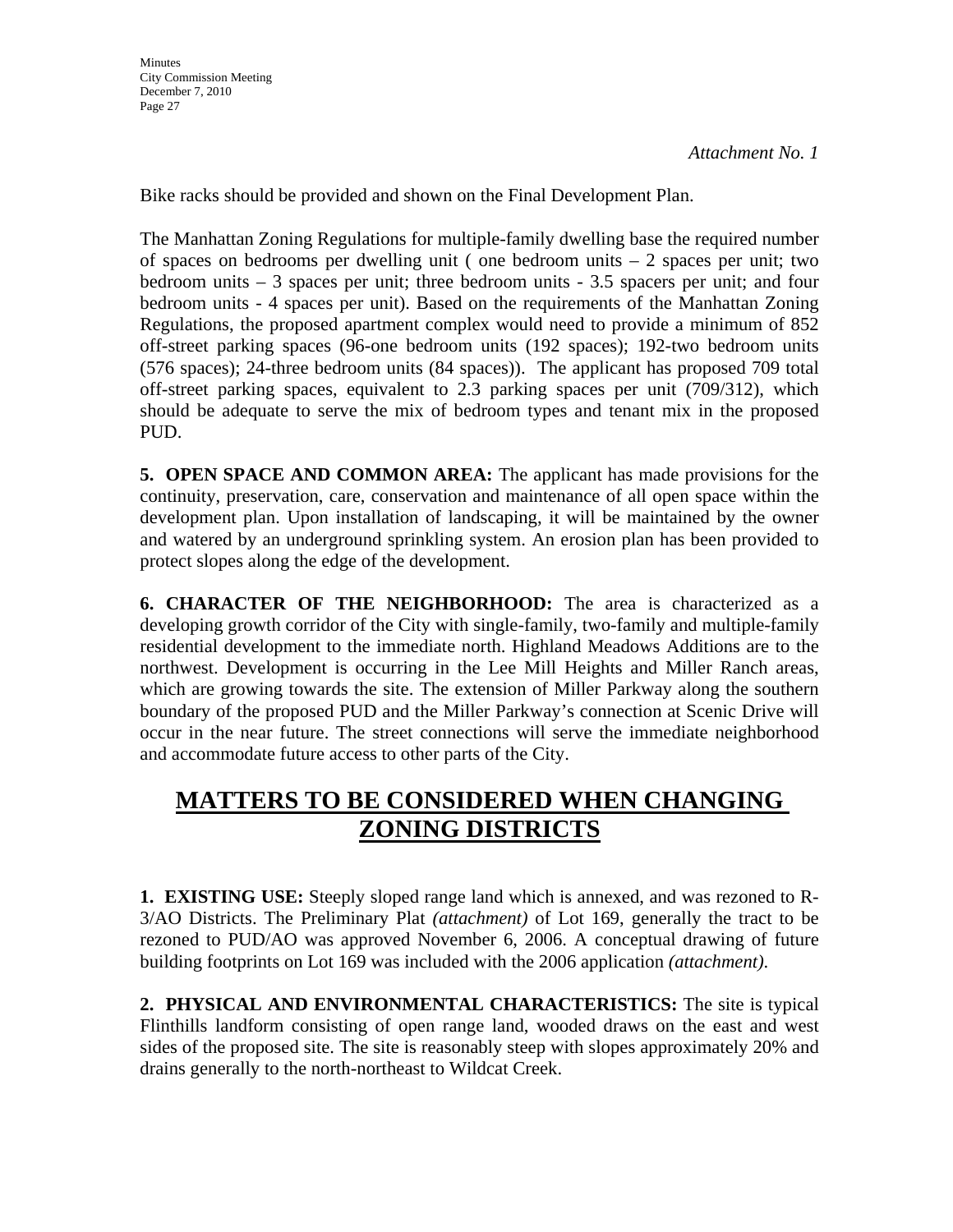The site is within the Conical Zone of Manhattan's Regional Airport, which requires that the AO, Airport Overlay District, be added to site. Future uses (structures and trees), which are within the limits of the Conical Zone may be required to obtain, and be granted, an Airport Compatible Use Permit prior to construction, planting or change to the structure or tree (*see below under CONSISTENCY WITH INTENT AND PURPOSE OF THE ZONING ORDINANCE for further information concerning the AO District*).

The site will be graded to flatten and widen the existing contours for the proposed building site. The highest point on the site is at the south end at elevation 1268 feet, with finished floors at approximately 1237 feet. At the north end of the building site the highest contour is approximately 1245 feet with finished floor elevations at 1228 feet to 1237 feet. The proposed cuts at the southern end are necessary to match the street grade of Miller parkway.

## **3. SURROUNDING LAND USE AND ZONING:**

**(a.) NORTH:** Single-family residential; R, Single-Family Residential District with AO District.

**(b.) SOUTH:** Agricultural and range land; G-1 District.

**(c.) EAST:** Agricultural and range land, single-family dwellings; G-1 District and R-1, Single-Family Residential District/AO.

**(d.) WEST:** Future undeveloped neighborhood commercial in previously approved Stone Pointe Unit Two preliminary plat, Scenic Drive, agricultural and open range land, and single-family dwellings; C-2, Neighborhood Shopping District/AO District, G-1 District and A-5, Single Family Residential District.

**4. CHARACTER OF THE NEIGHBORHOOD:** See above under PUD Criteria Number 6, CHARACTER OF THE NEIGHBORHOOD.

**5. SUITABILITY OF SITE FOR USES UNDER CURRENT ZONING:** The site is zoned for multiple-family uses and is suitable for the proposed use; however, the site has a steeply sloped topography, which limits its density for multiple-family residential development.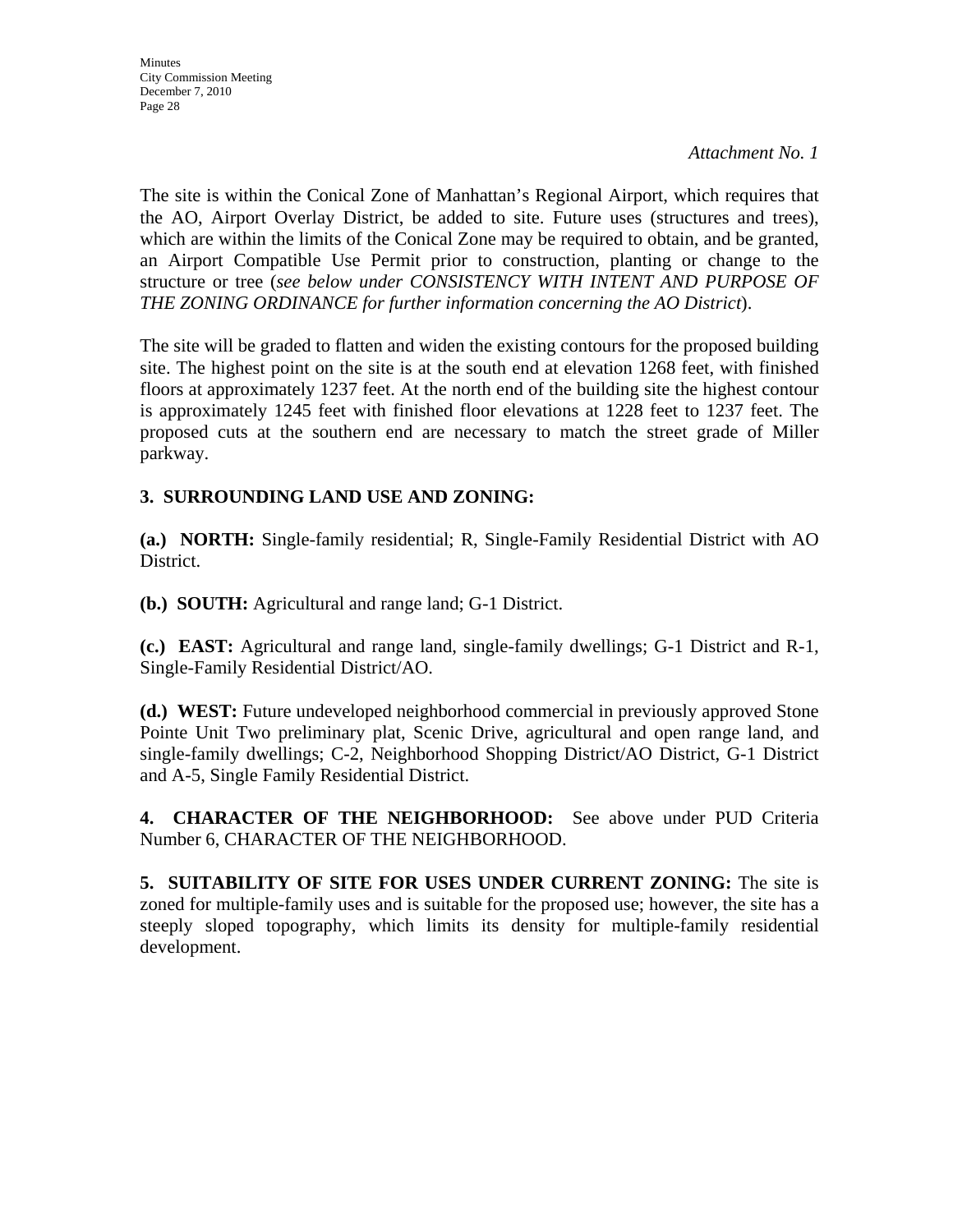**5. COMPATIBILITY OF PROPOSED DISTRICT WITH NEARBY PROPERTIES AND EXTENT TO WHICH IT MAY HAVE DETRIMENTAL AFFECTS:** The site is in a growth corridor of the City. Increases in light, noise and traffic are expected, which should be similar to the same affects generated by Highland Meadows and Stone Pointe subdivisions. To the east is an R-3 District. To the west is undeveloped C-2 District. Low density residential neighborhoods are to the north and separated from the site by distance and elevation. The closest single-family lot to the north is approximately 280-feet from the developed part of the site. To the south is future Miller Parkway and undeveloped G-1 District. The site was found to generally be compatible with the neighborhood at the time of rezoning to R-3/AO District in September 2006.

**7. CONFORMANCE WITH COMPREHENSIVE PLAN:** The proposed site is shown on the Future Land Use map in the Southwest Planning Area as a combination of Residential Medium High Density (RMH), Preserved Open Space, and Special Planning Area policies. The site is in the Conical Zone of the Manhattan Regional Airport. The AO District will be added as an overlay district to the proposed PUD.

Applicable Policy Statements include:

## CHAPTER 4, LAND USE AND GROWTH MANAGEMENT

## RESIDENTIAL MEDIUM/HIGH DENSITY (RMH)

### **RMH 1: Characteristics**

*The Residential Medium/High Density designation shall incorporate a mix of housing types in a neighborhood setting in combination with compatible non-residential land uses, such as retail, service commercial, and office uses, developed at a neighborhood scale that is in harmony with the area's residential characteristics and in conformance with the policies for Neighborhood Commercial Centers. Appropriate housing types may include a combination of small lot single-family, duplexes, townhomes, or fourplexes on individual*  lots. However, under a planned unit development concept, or when subject to design and *site plan standards (design review process), larger apartment or condominium buildings may be permissible as well, provided the density range is complied with.* 

### **RMH 2: Appropriate Density Range**

*Densities within a Residential Medium/High neighborhood range from 11 to 19 dwelling units per net acre.* 

## **RMH 3: Location**

*Residential Medium/High Density neighborhoods should be located close to arterial streets and be bounded by collector streets where possible, with a direct connection to work, shopping, and leisure activities.*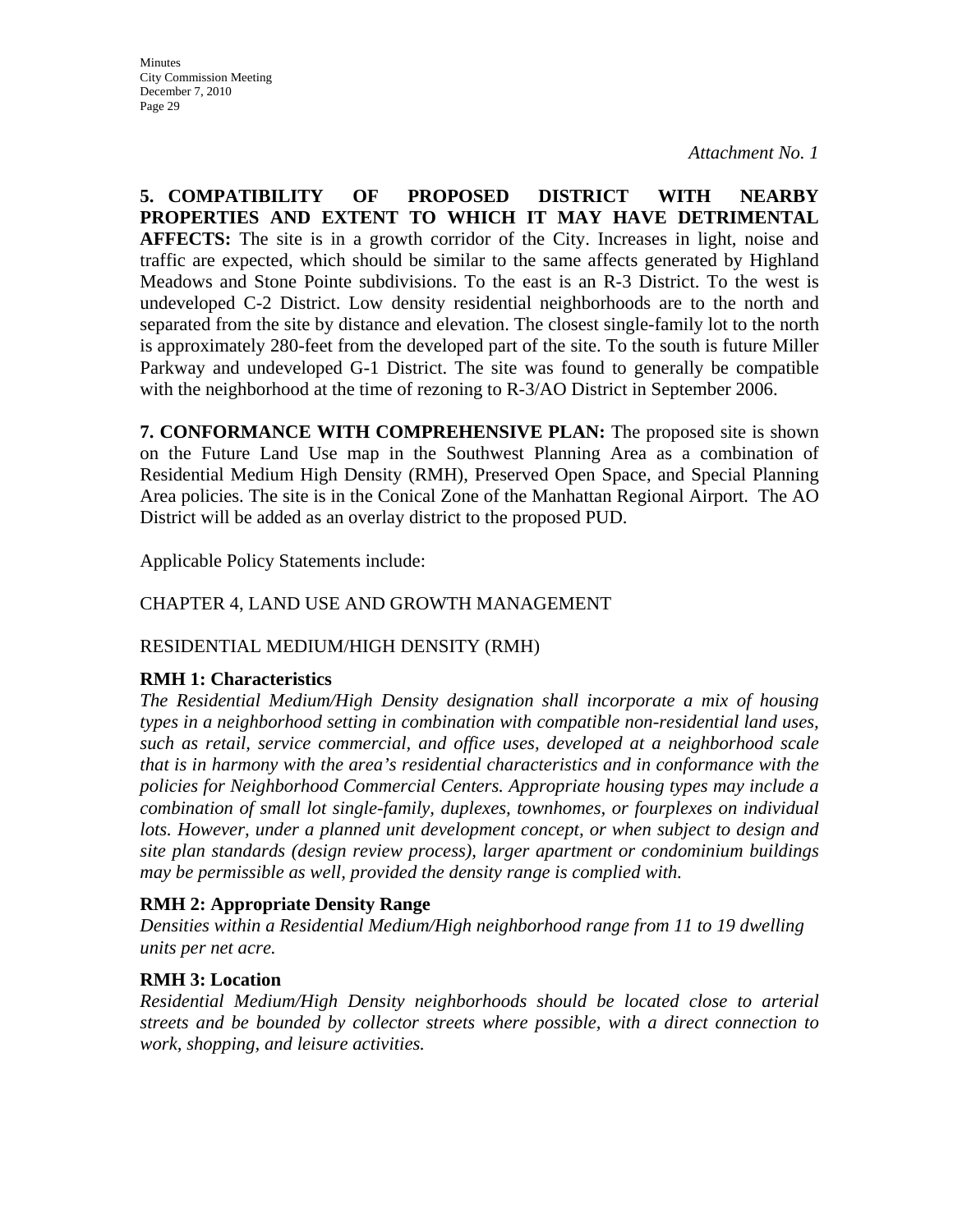#### CHAPTER 5: NATURAL RESOURCES AND ENVIRONMENT

#### **NRE 1: Corridors, Buffers, and Linkages and Preserved Open Space**

*The City and County should use a variety of methods (both public and private) to facilitate the creation of a continuous, permanent, system of open space corridors using natural features such as preserved open space areas, drainages, streams, and rivers to the extent possible. Corridors should be identified during the subdivision or master planning process and should be used to provide linkages within and between non-contiguous parks, environmentally sensitive and preserved open space areas, as well as neighborhoods and other development areas. Buffers can also be used to provide a transition between different intensities of uses. The current width and shape and other features of a naturally occurring corridor (such as a drainageway) should be preserved, in order to maintain its environmental integrity and avoid creating an "engineered" appearance.* 

#### **NRE 4: Environmentally Sensitive Areas: Wildlife Habitat and Corridors, Wetlands, Riparian Areas and Prairie Ecosystems**

*The Urban Area is home to a variety of environmentally sensitive areas, including: Wildcat Creek, the Big Blue and Kansas Rivers, numerous secondary stream corridors, drainage areas, and wetlands, as well as prairie ecosystems. In addition to their scenic quality, these areas provide other benefits, such as water quality enhancement and flood control, potential ecotourism, and also serve as important wildlife habitat. The City and County shall work to ensure that development impacts upon these areas are minimized.* 

### **NRE 5: Environmentally Sensitive Site Design**

*The City and County shall ensure that environmentally sensitive site design practices are used in new development. Sensitive site design practices can minimize unnecessary physical and visual impacts upon the surrounding landscape, caused by excessive removal of existing vegetation or severe roadway cuts, and excessive grading of natural topography.* 

CHAPTER 13: SPECIAL PLANNING AREA POLICIES

MILLER RANCH

### **MR 4: Establish a Neighborhood Commercial Center**

*The development of a neighborhood center should be encouraged at the planned intersection of Miller Parkway and Scenic Drive to provide a range of services for residents of Miller Ranch and surrounding neighborhoods, and to minimize the need for cross-town trips to meet day-to-day needs.*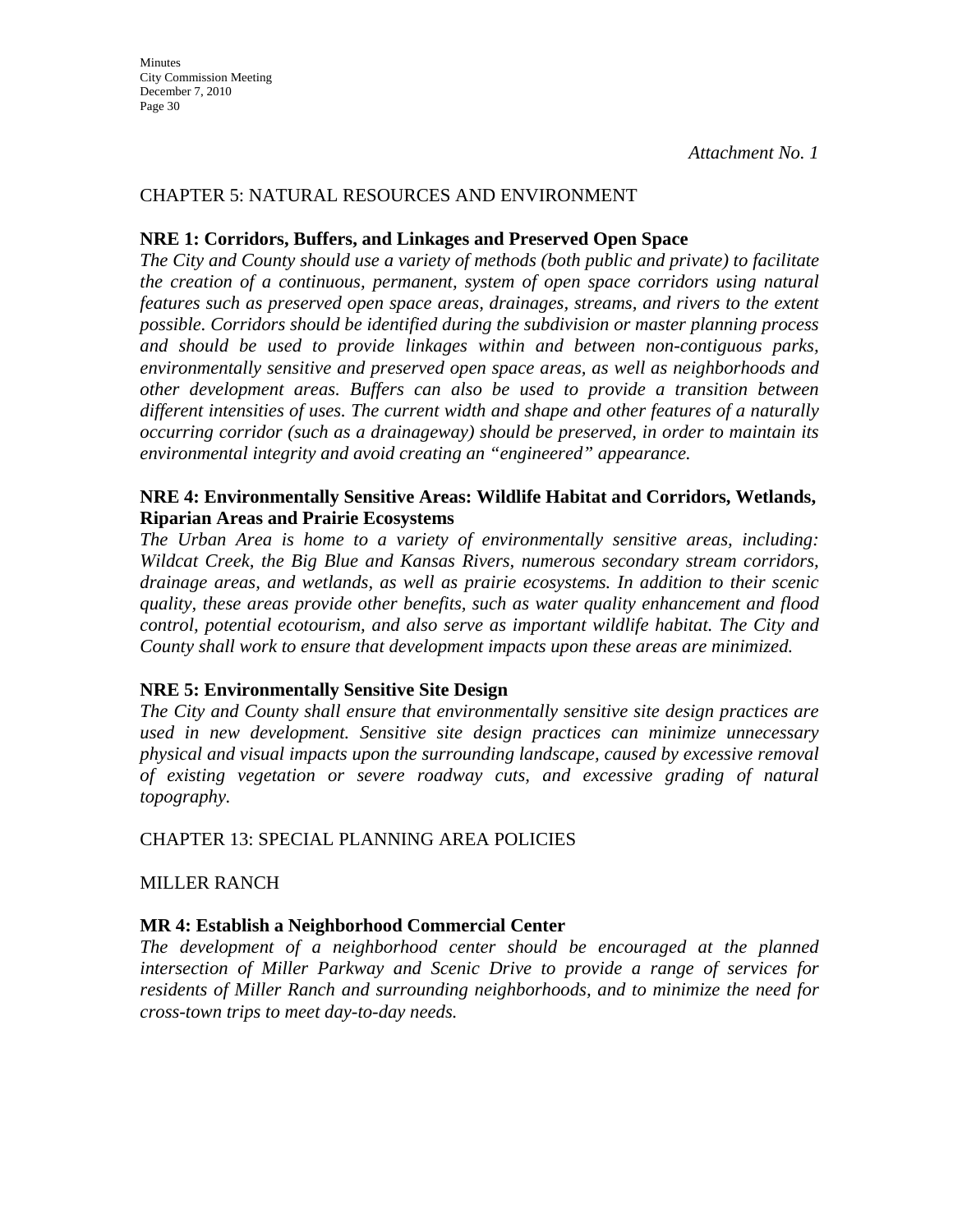## **MR 5: Views from Scenic Drive**

*Development, including signage, should be set back from Scenic Drive to protect views and existing vegetation. The master plan for Miller Ranch should incorporate a buffer zone or overlay area along Scenic Drive designed to protect views, existing vegetation, and other important attributes of the area's scenic quality. Development of a neighborhood center, as described in MR 4, should occur east of the Scenic Drive buffer or overlay and be sited in a manner that minimizes visual impact on the Scenic Drive Corridor.*

### *MR 7: Airport Airspace Regulations*

*Development shall be consistent with established airspace regulations for the Manhattan Regional Airport and the Airport Master Plan.* 

The proposed net density is 8.3 dwelling units per acre and the Plan suggest up to 19 dwelling units per net acre. The applicant has submitted a grading and erosion plan which does not result in excessive erosion and grading of the site. The majority of the site is preserved as open space. An archaeological survey if the site was conducted and "no historic properties" were found, but the negative result does not mean that cultural resources are not buried. If cultural resources are found during construction, all ground disturbance activity should cease and the State Archaeologist should be immediately notified.

The proposed Preliminary Development Plan conforms to the Comprehensive Plan.

#### **8. ZONING HISTORY AND LENGTH OF TIME VACANT AS ZONED:** The site has remained vacant to date as open range land. The zoning history for Lot 169 is:

- July 17, 2006 Manhattan Urban Area Planning Board recommends approval of annexation and rezoning of the Stone Pointe Addition, Unit Two, from G-1, General Agricultural District, to R, Single-Family Residential District with AO, Airport Overlay District; and R-3, Multiple-Family Residential District with AO, Airport Overlay District; and C-2, Neighborhood Shopping District with AO, Airport Overlay District.
- August 15, 2006 City Commission approves first reading of annexation and rezoning to R, Single-Family Residential District with AO, Airport Overlay District; and R-3, Multiple-Family Residential District with AO, Airport Overlay District; and C-2, Neighborhood Shopping District with AO, Airport Overlay District.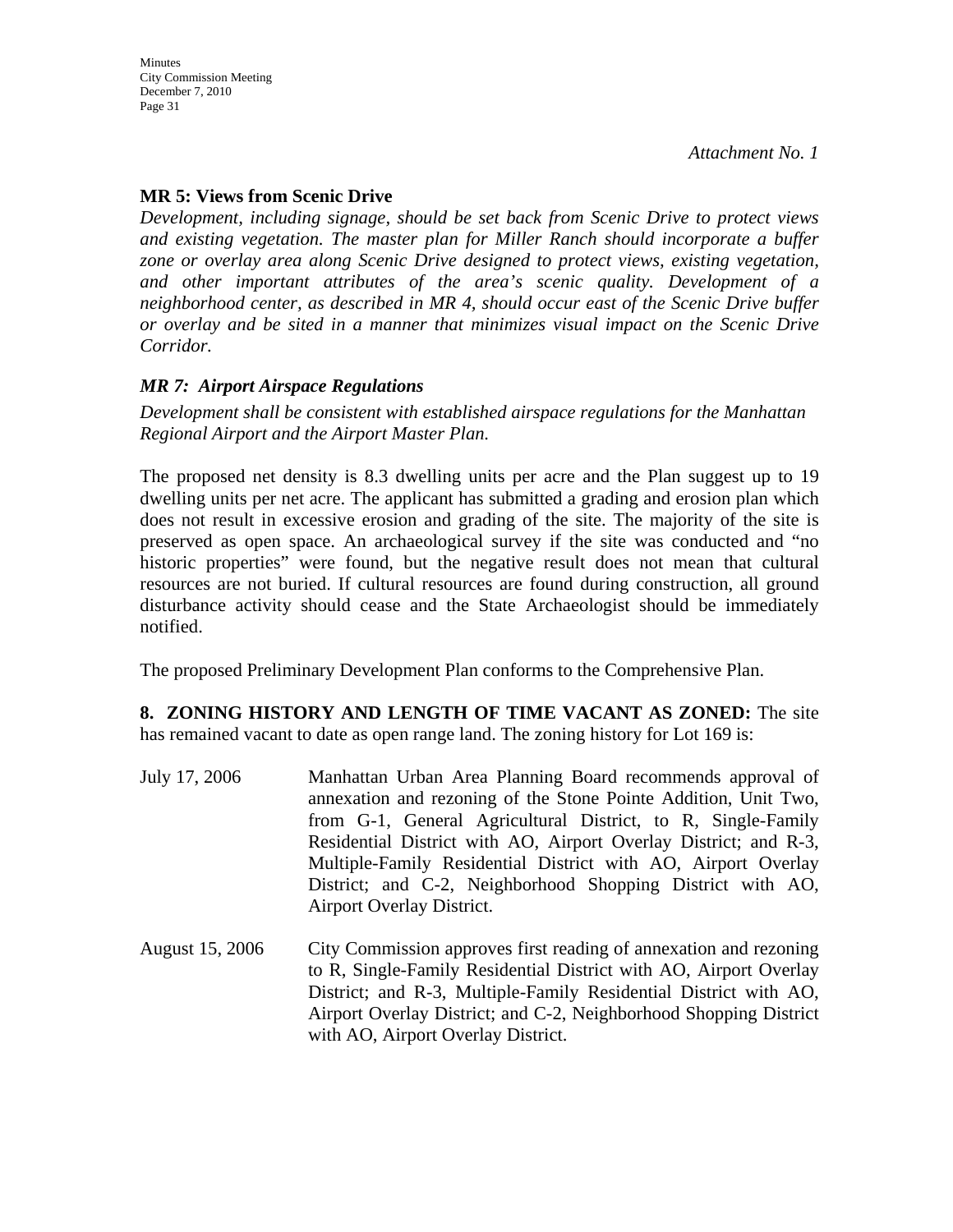**Minutes** City Commission Meeting December 7, 2010 Page 32

*Attachment No. 1*

- September 5, 2006 City Commission approves Ordinance Nos. 6564 and 6564 annexing and rezoning Stone Pointe Unit Two, to R, Single-Family Residential District with AO, Airport Overlay District; and R-3, Multiple-Family Residential District with AO, Airport Overlay District; and C-2, Neighborhood Shopping District with AO, Airport Overlay District.
- November 6, 2006 Manhattan Urban Area Planning Board approves Preliminary Plat of Stone Pointe Addition, Unit Two.

**9. CONSISTENCY WITH INTENT AND PURPOSE OF THE ZONING ORDINANCE:** The intent and purpose of the Zoning Regulations is to protect the public health, safety, and general welfare; regulate the use of land and buildings within zoning districts to assure compatibility; and to protect property values.

The existing R-3 District is designed to provide a dwelling zone at a density no less than one (1) dwelling unit per 1,000 square feet. A filed restrictive covenant limits the total number of units to no more than 19-dwelling units per net acre. The owner has indicated they will request the City Commission to remove the covenant as the PUD will now control density on the lot. The proposed PUD's net density is 8.3 dwelling units per acre compared to a possible 19 dwelling units per acre.

The AO District "is intended to promote the use and development of land in a manner that is compatible with the continued operation and utility of the Manhattan Municipal Airport so as to protect the public investment in, and benefit provided by the facility to the region. The district also protects the public health, safety, convenience, and general welfare of citizens who utilize the facility or live and work in the vicinity by preventing the creation or establishment of obstructions or incompatible land uses that are hazardous to the airport's operation or the public welfare."

The site is within the Conical Zone, which is, in general terms, established as an airspace that extends outward and upward in relationship to the Airport and is an approach zone height limitation on the underlying land. Future uses (structures and trees, existing and proposed) in the AO District may be required to obtain an Airport Compatible Use Permit, unless circumstances indicate that the structure or tree has less than 75 vertical feet of height above the ground and does not extend above the height limits prescribed for the Conical Zone.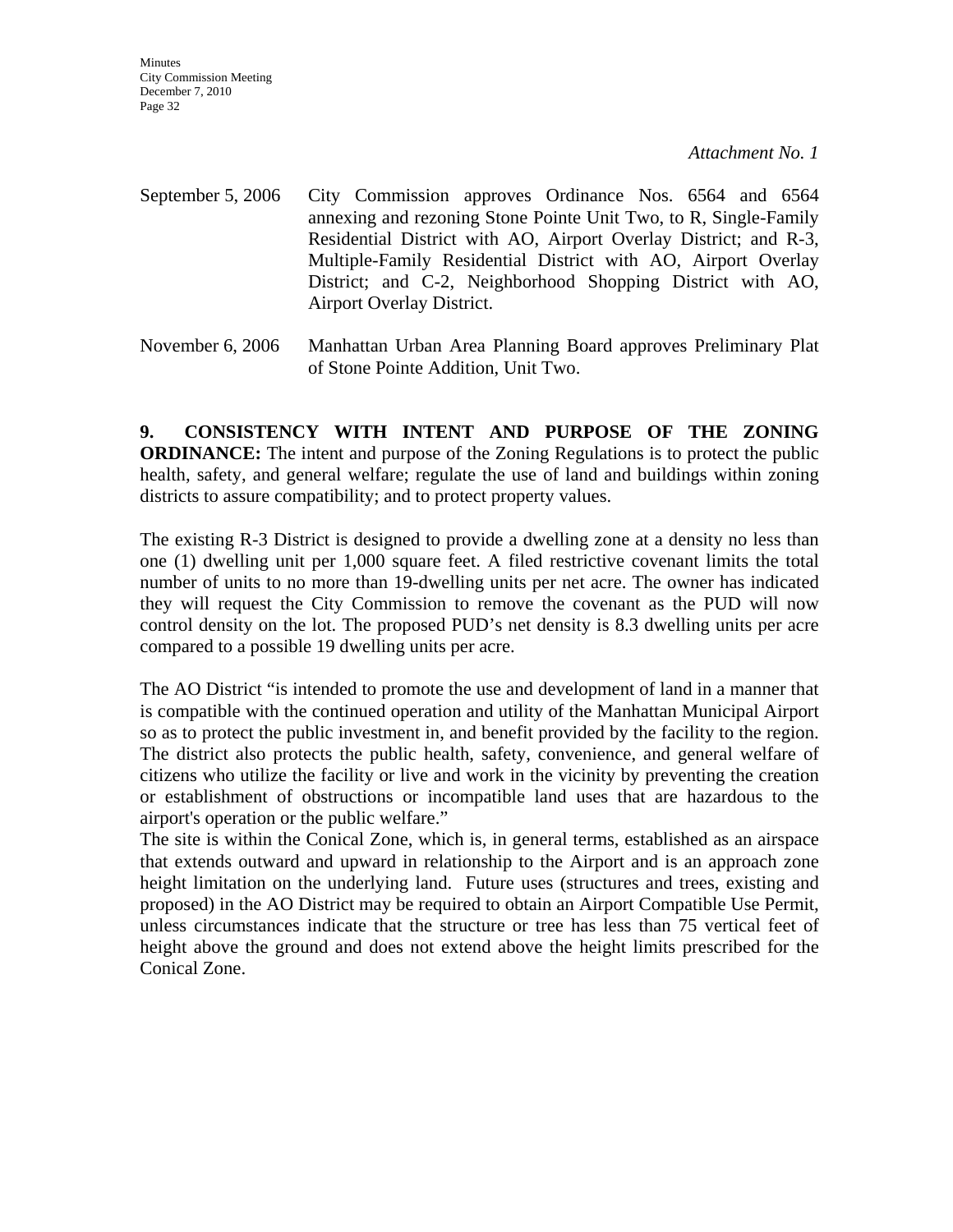**10. RELATIVE GAIN TO THE PUBLIC HEALTH, SAFETY AND WELFARE THAT DENIAL OF THE REQUEST WOULD ACCOMPLISH, COMPARED WITH THE HARDSHIP IMPOSED UPON THE INDIVIDUAL OWNER:** There appears to be no gain to the public that denial would accomplish as no adverse impacts are expected as a result of the rezoning. Public streets and utilities are, or will be available to serve the site, and must be available prior to issuance of a building permit. A drainage plan will reduce the impact of storm water on downstream properties. It may be a hardship on the owner if the rezoning is denied.

**11. ADEQUACY OF PUBLIC FACILITIES AND SERVICES:** For adequate vehicle and pedestrian access to the site, Miller Parkway will have to be extended from Scenic Drive and the proposed intersection of Scenic Drive and Powercat Place to the eastern edge of the PUD. This will have to happen prior to issuance of a building permit

Public sidewalk and bicycle lanes will be provided with the construction of Miller Parkway. A public water line will have to be extended to the site. Sanitary sewer is available and will connect to the north to Stone Pointe subdivision.

### **12. OTHER APPLICABLE FACTORS:** None.

**13. STAFF COMMENTS AND RECOMMENDATION:** City Administration recommends approval of the proposed rezoning of Independence Place PUD from R-3, Multiple-Family Residential District and AO, Airport Overlay District to PUD, Residential Planned Unit Development District and AO, Airport Overlay District, with the following conditions of approval:

- 1. The Permitted Use shall be Multiple-Family Residential.
- 2. Landscaping and irrigation shall be provided pursuant to a Landscaping Performance Agreement between the City and the owner, which shall be entered into prior to issuance of a building permit.
- 3. All landscaping and irrigation shall be maintained in good condition.
- 4. Prior to issuance of a building permit, a financing mechanism for the improvement of the intersection of Miller Parkway and Scenic Drive intersection and the improvement of Miller Parkway shall be approved by the City and Miller Parkway shall be constructed to the eastern edge of the PUD.
- 5. A covenant between the City and owner(s) concerning maintenance of drainage easements, improvements and detention facilities shall be reviewed and approved by the City and filed with the Final Plat.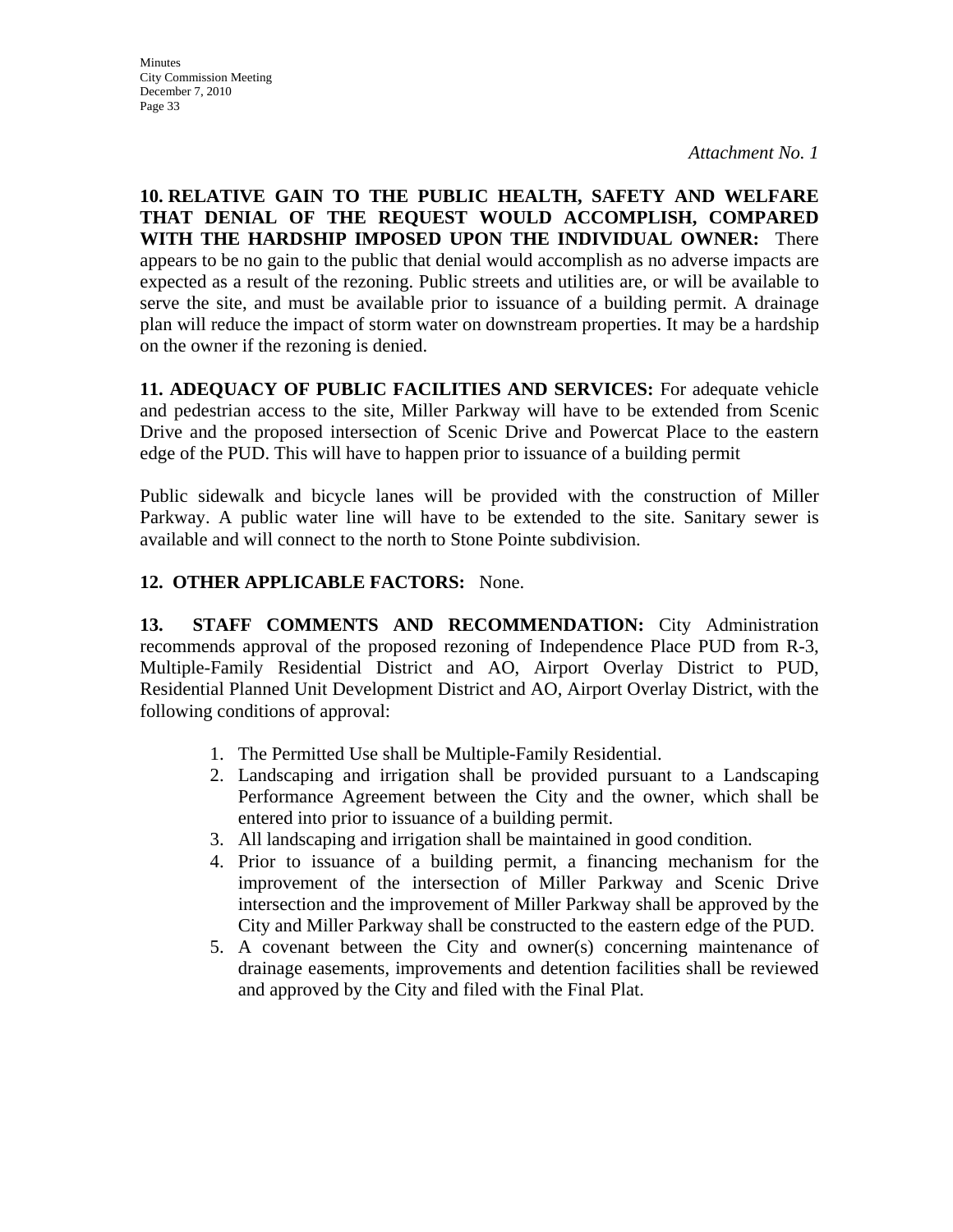- 6. An updated drawing of the modified west detention/retention basin showing the existing and proposed grading limits for the existing basin, or the location of another detention basin/pond with size and grading limits shall be submitted with the Final Development Plan and shall be reviewed and accepted by the City Engineer.
- 7. Signage shall be limited to signs proposed in the application consisting of ground and building addressing signs only.
- 8. Exempt signage shall include signage described in Article VI, Section 6-104  $(A)(1),(2),(4),(5)$ ,and  $(7)$ ; and, Section 6-104  $(B)(5)$ , of the Manhattan Zoning Regulations, as may be amended related political or campaign signs.

## **ALTERNATIVES:**

- 1. Recommend approval of the proposed rezoning of Independence Place PUD from R-3, Multiple-Family Residential District and AO, Airport Overlay District to PUD, Residential Planned Unit Development District and AO, Airport Overlay District, stating the basis for such recommendation, with the conditions listed in the Staff Report.
- 2. Recommend approval of the proposed rezoning of Independence Place PUD from R-3, Multiple-Family Residential District and AO, Airport Overlay District to PUD, Residential Planned Unit Development District and AO, Airport Overlay District, and modify the conditions, and any other portions of the proposed PUD, to meet the needs of the community as perceived by the Manhattan Urban Area Planning Board, stating the basis for such recommendation, and indicating the conditions of approval.
- 3. Recommend denial of the proposed rezoning, stating the specific reasons for denial.
- 4. Table the proposed rezoning to a specific date, for specifically stated reasons.

## **POSSIBLE MOTION:**

The Manhattan Urban Area Planning Board recommends approval of the proposed rezoning of Independence Place PUD from R-3, Multiple-Family Residential District and AO, Airport Overlay District to PUD, Residential Planned Unit Development District and AO, Airport Overlay District, based on the findings in the staff report, with the eight conditions recommended by City Administration.

**PREPARED BY:** Steve Zilkie, AICP, Senior Planner **DATE:** October 14, 2010; Revised October 18, 2010/Lot Coverage Table. 10052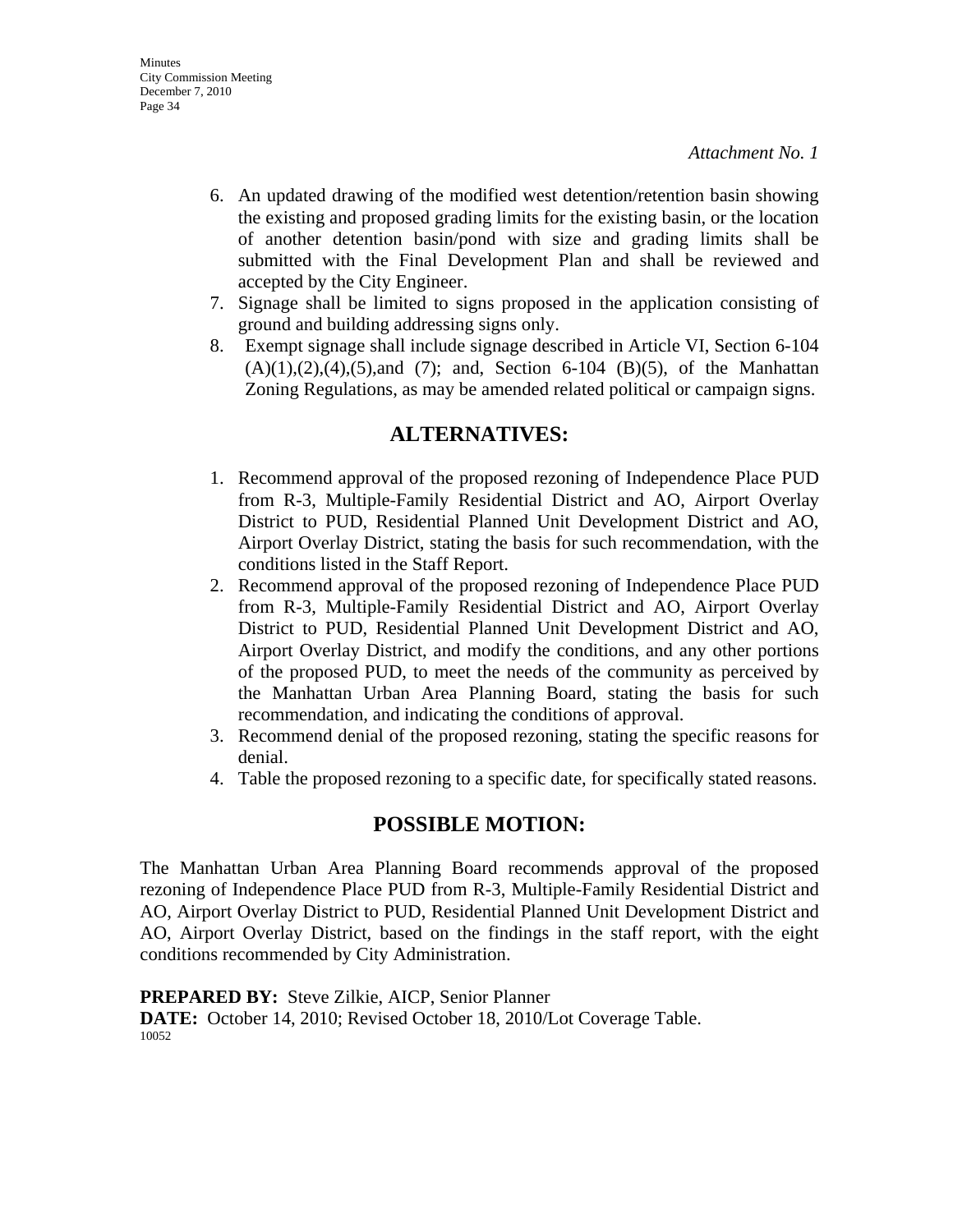| <b>SSAB</b> Funding           |                                     |                    |                            |  |
|-------------------------------|-------------------------------------|--------------------|----------------------------|--|
|                               | $\overline{2011}$<br><b>Request</b> |                    |                            |  |
|                               | (Min)                               | 2011 Request (Max) | <b>2011 Recommendation</b> |  |
| <b>BBBS</b>                   | 32,000                              | 37,000             | 37,000                     |  |
| <b>Boys &amp; Girls</b>       | 28,782                              | 34,500             | 28,800                     |  |
| <b>Crisis Center</b>          | 48,825                              | 48,825             | 48,800                     |  |
| <b>Homecare &amp; Hospice</b> | 46,000                              | 50,000             | 45,000                     |  |
| <b>Kansas Legal Services</b>  | 18,500                              | 25,000             | 25,000                     |  |
| <b>KSU Child Dev</b>          | 20,400                              | 40,800             | 20,400                     |  |
| <b>MDCLC</b>                  | 65,000                              | 65,000             | 65,000                     |  |
| <b>MESI</b>                   | 72,000                              | 85,362             | 72,000                     |  |
| <b>Shepherd's Crossing</b>    | 44,000                              | 44,000             | 44,000                     |  |
| <b>Sunflower CASA</b>         | 28,804                              | 30,948             | 27,200                     |  |
| <b>UFM</b>                    | 4,000                               | 4,000              | 4,000                      |  |
| aTa Bus                       | 56,488                              | 203,988            | 47,500                     |  |
| <b>Three Rivers</b>           | 5,500                               | 18,750             | $\bf{0}$                   |  |
| <b>TOTALS</b>                 | 470,299                             | 688,173            | 464,700                    |  |